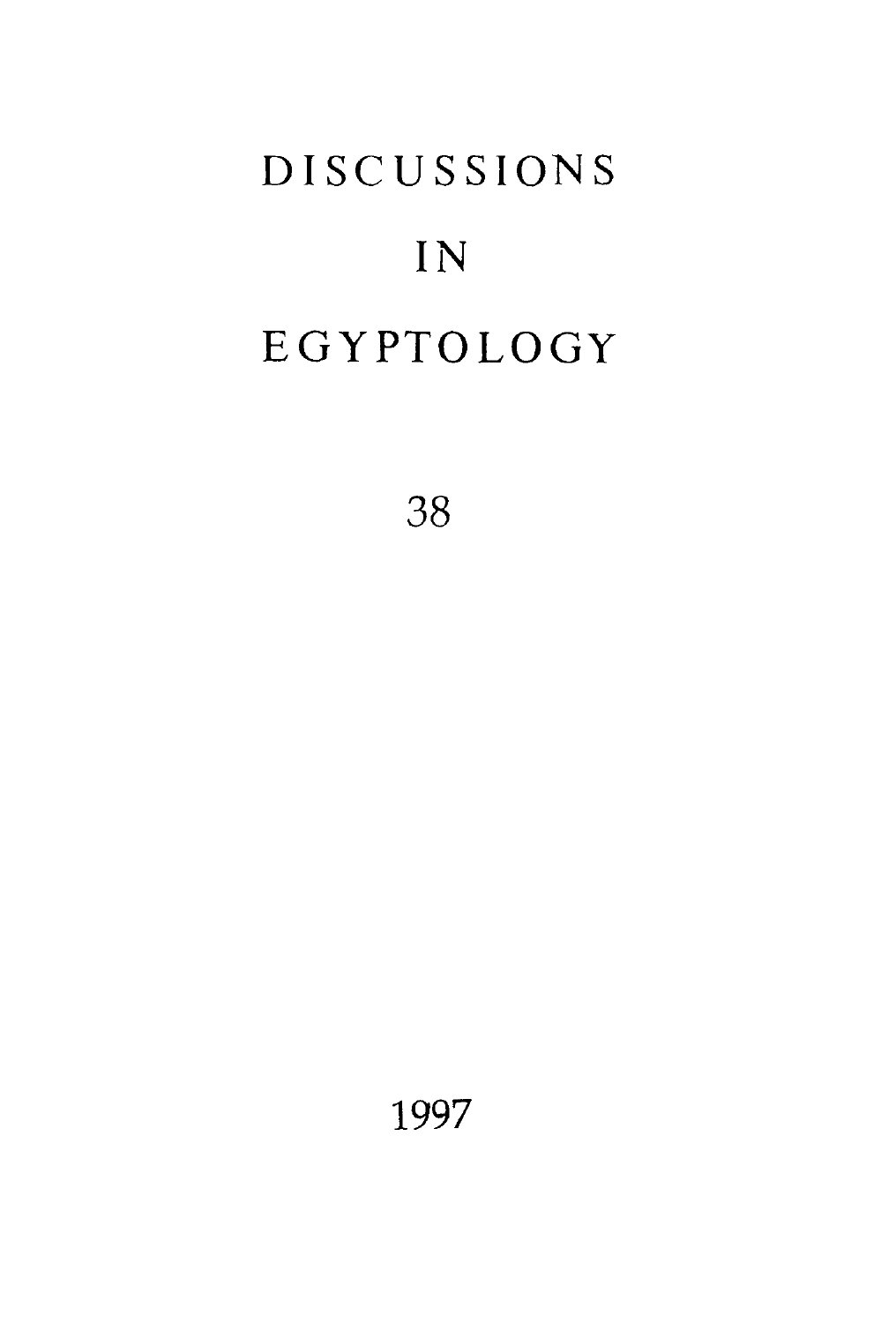**© 1997 Authors All Rights Reserved** 

#### **EDITORIAL NOTE**

#### **1. Length of Articles**

**Bearing in mind the increasing number of articles now being submitted to us, we shall have to be more rigorous in the future about limiting their length, in order to continue our policy of prompt publication. Since we abandoned the six-page limit on the articles we publish, some of these have been very long and therefore not really suitable for a publication such as ours. It is not our intention to compete with the larger periodicals in our field.** 

**We must therefore ask contributors to edit their own articles to an absolute maximum of twelve pages, ideally less.** 

**It will still be possible, nevertheless, to make exceptions by special arrangement** 

## **2. Summaries for the** *Annual Egyptological Bibliography*

**Many articles are being received without summaries. In order to comply with the request of the ЛЕВ, which is in the interests of us all, we shall henceforth not accept any article arriving without a summary of a maximum of six or seven lines, placed at the beginning of the article, under the title.** 

## **3. New Subscriptions**

**In order to ensure the continued existence of DE in the years to come, we would ask you at all times to encourage as many new subscriptions as possible. DE is an open forum with short intervals between numbers. It therefore fulfils a real need for discussion in Egyptology, including reviews of recently-published books. Until now, we have had no financial support from any institute or society.** 

> **Alessandra Nibbi May, 1997**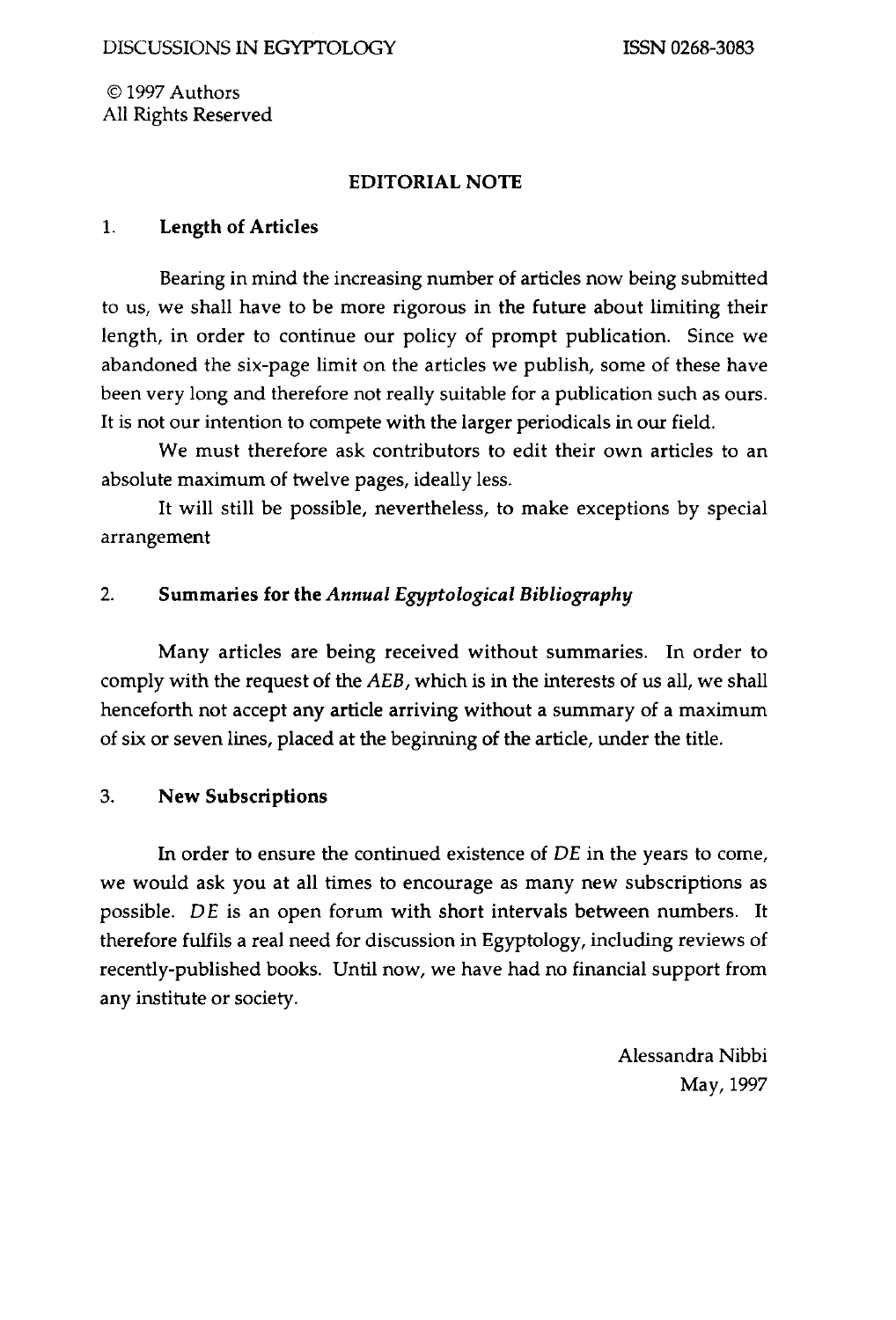## **TABLE OF CONTENTS**

| R. B. Gozzoli   | La Campagna Nubiana di Psammetico II e i Testi di<br>Frontiera Saitici.                                                                                                      | 5   |
|-----------------|------------------------------------------------------------------------------------------------------------------------------------------------------------------------------|-----|
| M. I. Hussein   | Notes on Some Hieroglyphic Determinatives<br>(contd.).                                                                                                                       | 17  |
|                 | K. Jansen-Winkeln Der Majordomus des Amun Anchefenmut.                                                                                                                       | 29  |
| A. Nibbi        | An Answer to Lucien Basch on Sea-Going, Stone<br>Anchors and Bread Offerings in Ancient Egypt.                                                                               | 37  |
| P. F. O'Mara    | Can the Giza Pyramids be dated Astronomically?<br>Part IV. Some Lunar Dates from the 4th and 5th<br>Dynasties.                                                               | 63  |
| J. Rousseau     | Analyse dimensionnelle de<br>de<br>monuments<br>l'Egypte pré- et protohistorique.                                                                                            | 83  |
| G. Takács       | Aegyptio-Afroasiatica VI.                                                                                                                                                    | 97  |
| S. P. Tutundžić | Remarks on the Origin and Date of Subterranean<br>Constructions at Maadi.                                                                                                    | 103 |
| M. Verner       | Further Thoughts on the Khentkaus Problem.                                                                                                                                   | 109 |
| <b>REVIEWS</b>  |                                                                                                                                                                              |     |
| A. Alcock       | David Brakke, Athanasius and the Politics of Asceticism,<br>Oxford, OUP, 1995.                                                                                               | 119 |
| D. A. Aston     | K. J. Seyfried, Das Grab des Djehutiemhab (TT194) Philipp<br>von Zabern, Mainz, 1995.                                                                                        | 121 |
| K. M. Cialowicz | Branislav Andelkovic, The Relations between Early Bronze<br>Age I Canaanites and Upper Egyptians, Centre for<br>Archaeological Research, 14, University of Belgrade, 1995.   | 125 |
| T. DuQuesne     | Orly Goldwasser, From Icon to Metaphor. Studies in the<br>Semiotics of the Hieroglyphs, Universitäts-Verlag, Freiburg,<br>Schweiz (Vandenhoeck & Ruprecht, Göttingen), 1995. | 129 |
| C. La'da        | Alan K. Bowman, Egypt after the Pharaohs: from Alexander<br>to the Arab Conquest, British Museum Press, 1996.                                                                | 135 |
| J. H. Taylor    | Stuart Tyson Smith, Askut in Nubia: The Economics and<br>Ideology of Egyptian Imperialism in the Second Millennium<br>B.C., Kegan Paul International, London, 1995.          | 139 |

**BOOKS RECEIVED**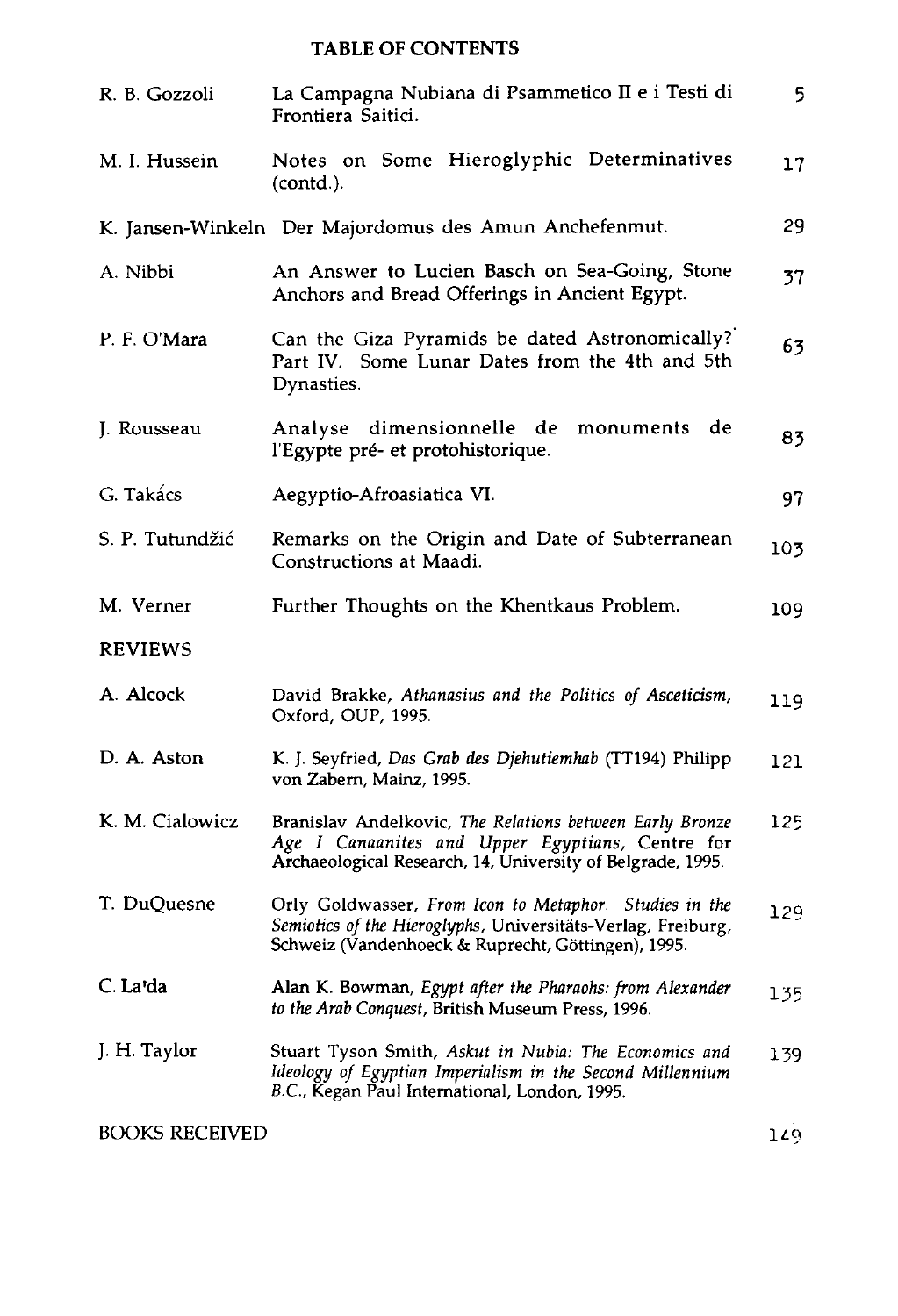#### DISCUSSIONS IN EGYPTOLOGY: GUIDELINES

Annual Subscription consisting of three numbers from January of each year.

| From 1997: UK and abroad: | -636.00     |               |        |
|---------------------------|-------------|---------------|--------|
| Airmail abroad:           | £5.00 extra |               |        |
| Single number.            | £15.00      | Back numbers: | £20.00 |

To be paid, in sterling only, please, to:

| Discussions in Egyptology | or | Discussions in Egyptology       |
|---------------------------|----|---------------------------------|
| 13 Lovelace Road          |    | $A/c$ no. 082 681 34            |
| OXFORD OX2 8LP            |    | National Westminster Bank plc   |
| United Kingdom            |    | Oxford Cornmarket Branch 542123 |
|                           |    | OXFORD OX1 3011                 |

Subscribers may find that the Post Office giro is the cheapest way to send this money.

Contributions should be sent to the above address.

a) They should be clearly typed in black ink, preferably on a new ribbon, on A4 paper, with margins of at least 3 cm at the top and 2.5 cm at sides and bottom. The lines should be well-spaced to allow for the effects of reduction because the sheets go to press just as we receive them. For reasons of cost, we prefer illustrations to be line drawings, but if the occasional photograph is necessary, please make sure that there is sufficient contrast so that it will reproduce satisfactorily.

b) Please type on one side of the sheet only.

c) It is to everyone's advantage to include a short summary with each contribution, to facilitate its inclusion in the *Annual Egyntological Bibliography.* 

d) Each contributor will receive 25 offprints free.

e) When preparing for the post, please protect against accidental folding by enclosing some stiff cardboard inside the envelope.

f) Our numbers are now filling early so that articles are often held over until the next number.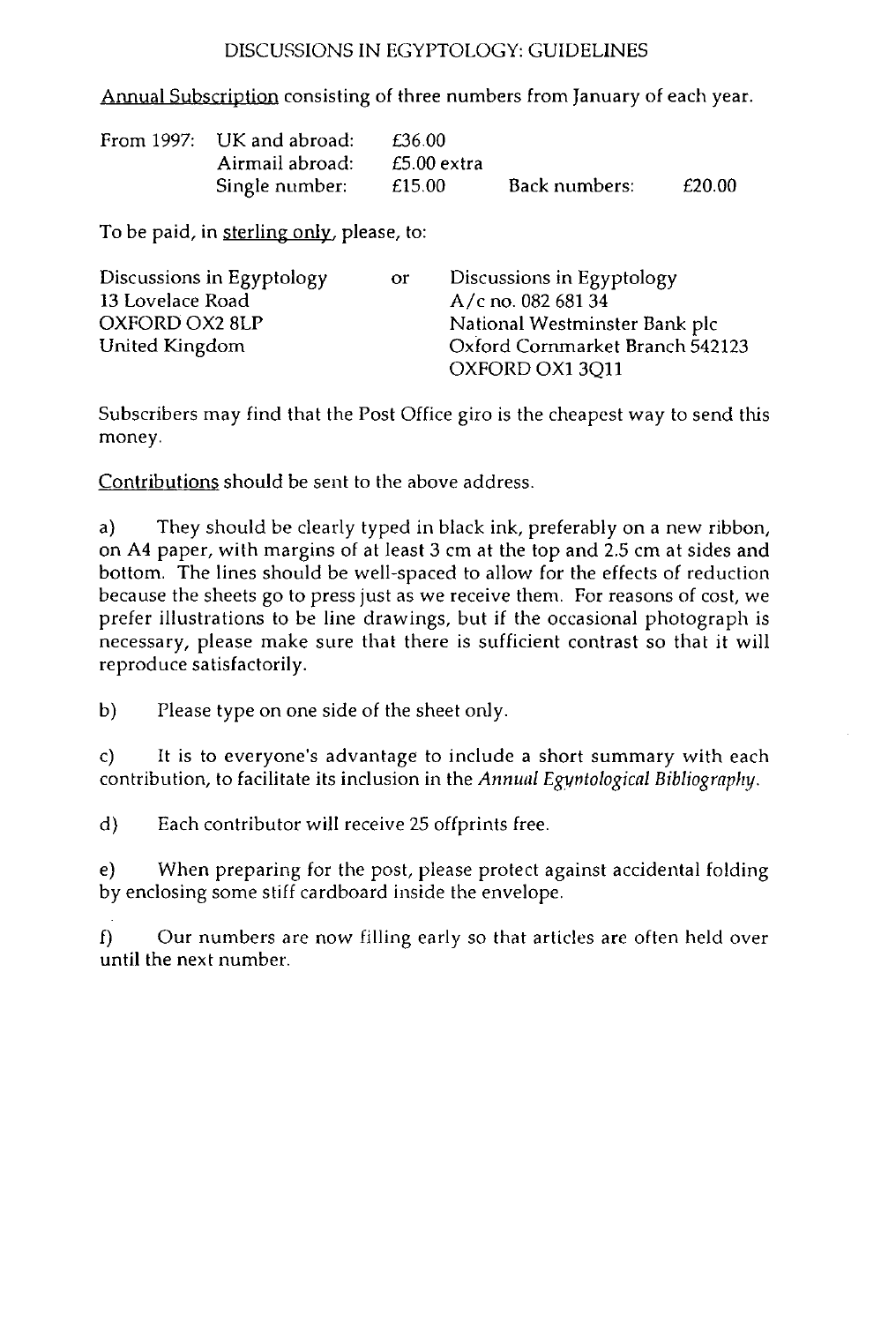CAN THE GIZEH PYRAMIDS BE DATED ASTRONOMICALLY? **IT. Some Lunar Dates from the 4th and 5th Dynasties. Patrick P. O'Mara** 

**Earlier articles in this series were concerned with establishing some logical foundations for an astronomical chronology of the OK. Two hypothetical conclusions were deduced that might fix a pragmatic point**  from which to launch a detailed reign-by-reign astro**nomical analysis of the 4th and 5th Dynastiesi (1) The**  hb.sd of III smw 27 in sp 18+ of Pepi I fell on 15 March 2432 of Egyptian year 2433/32 B.C.; (2) the dis**tance from this jubilee to the "historiographical" death of Djoser, generally agreed by the consensus to be of 350 ±15 years, <sup>1</sup> can be refined to around 344 years (i.e., 86 Sothic quadriennia) .** 

Yet we must hesitate to ascribe such precise absolute **values to the dates we are considering here. Astronomically determined dates may also be treated as being merely relative. Por the Old Kingdom we surely have the three alternatives of a low placement (Parker and the current consensus), a high placement (Wheeler, Hayes, and the present author), <sup>3</sup> and a middle placement (Spalen,**  Brovarski).<sup>4</sup> For those wishing to experiment with a lower **placement, my dates may be lowered along the 25-year lunar lines; a further lowering by 14 years adjusts Sun**rise-day to dawn-day  $(e.g., -139^{\frac{1}{2}}25 \text{ years} = \text{Parker low})$ **placement zone) .** 

- **<sup>1</sup> Fart III of the present series gE 35 (1996),** *fn* **7.**
- **<sup>2</sup> Based on the hyptheeis of a short First Intermediate Period with**  Calendar Year 1 in the mid-2nd Dynasty (Ny.Neter) - Pepi I hb.sd **ap 18+: ca 2294 B.C., dawn-day (Parker: 2292).**
- **' Based upon a long Intermediate Period, with 0T 1 under Djoser: Pepi I sp. 18+:ca 2419 or 2433 B.C. (Egyptian sunrise-day).**
- **4 DE 35 (1996) fn. 11. Ca 2344 or 2369 B.C. (dawn-day).**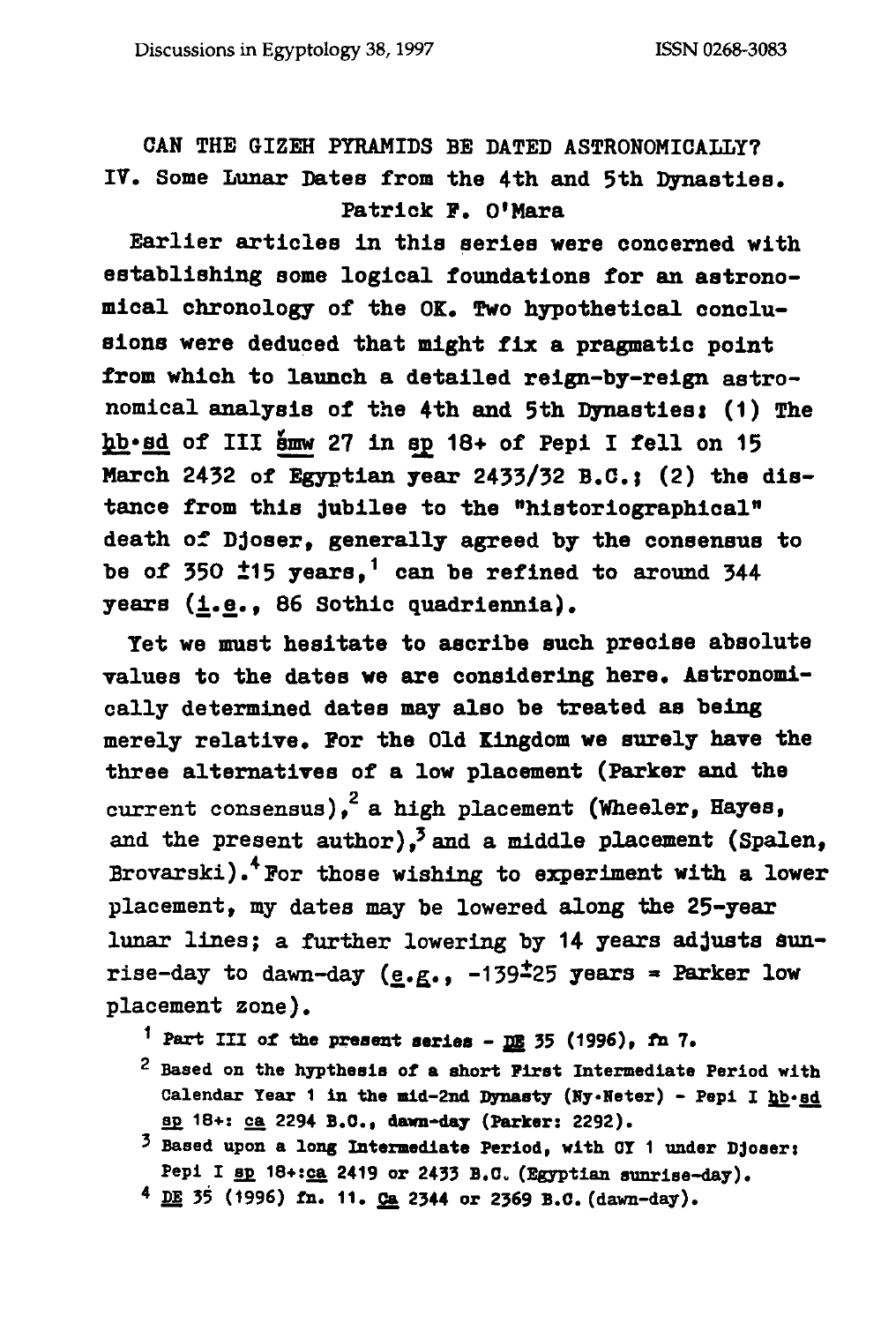#### **BLOCKING OUT THE OLD KINGDOM REIGNS**

**What line of inquiry might give us a working list of kings and reigns accounting for around 344 years? Our materials are Manetho, pTurin, the Palermo Stone, and**  the highest known sp counts. These sources often disa**gree, but we have three sharp tools with which to cut through the web of contradictions:** 

**(1) X : X+1***»* **Elsewhere,5 I have argued that despite many disagreements in our present texts of Manetho and pTurin with respect to OK regnal years, there had been close agreement between their respective sources, an agreement reflecting a consistent and explainable discrepancy of 1 year and expressible as an x:x+1 relationship; e.g., Sahura: Tur, 12; Man, 13.6 I argue that the x+1 form is erroneous in that it is derived from a NK misinterpretation of the end-of-reign moon spaces in earlier annals stones. We have then two guiding formu**lae:  $"Tur + 1 = Man" OR "Man - 1 = Tur".$ 

**(2) Damaged years. Where the discrepancy is greater than 1, the high regnal figure may reflect damage in an earlier list that has been made good by borrowing from the lifetime column, this latter an artificial figure, as revealed by a root of 7 or 11 and by its frequent derivation from the x-form: e.g., Userkaf: Tur, 7 — >**  Man, 28 (7 x 4); Niuserre: Tur, 11 -> Man, 44; Djed**karej Tur, 28 (4 x 7) — > Man, 44 (4 x 11), etc** 

(3) Exclusion of ephemeral names: Hardadef and Bau**fre (neither is shown with a cartouche earlier than the MK); Thamphthis (not a shred of contemporary evidence); Shepseskare (faux Shepseskaf; Manetho's form "Seberche-**

**<sup>5</sup> DE 7 (1987) 37** -49 1 43« , **with Table 1 ; GM 158 (1997), In proas. Moreover, it would appear that Manetho himself used at least 2 sources in places, one of x years, the other of x + 1 years; e.g., Sephuris, 29; Soris, 29; Cheneres, 30 (forms of Snefru).**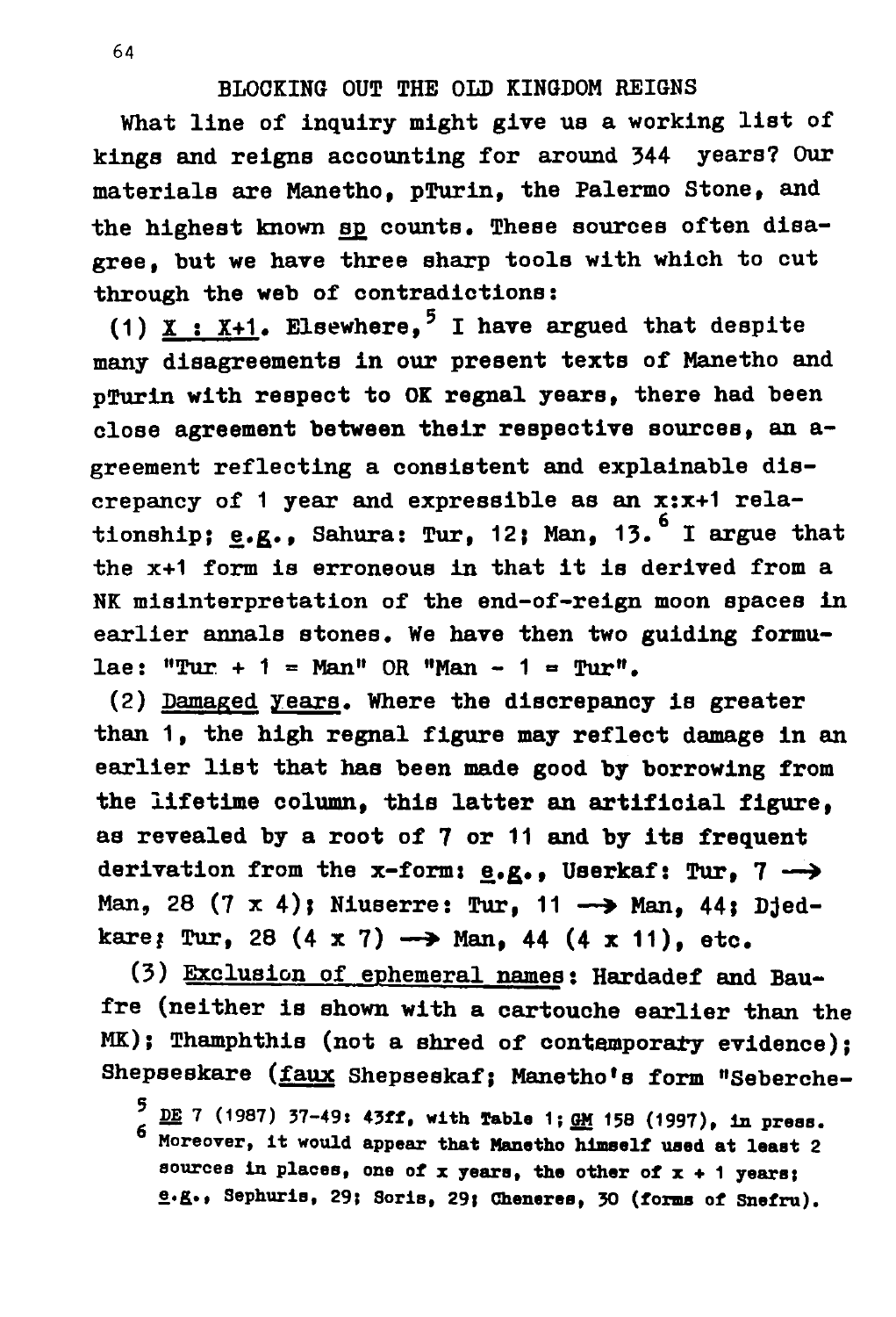**res, 7 years" shows that the name had acquired a rote**  Re: whose addition had provoked the dropping of F ei**ther for grammatical or phonological reasons).<sup>7</sup>**

**Table 1, below, embodies the three points just treated.** 

| Table 1. Blocking Out Dynasties III-VI                                                                     |
|------------------------------------------------------------------------------------------------------------|
| III: 36 (Tur: $6, 6, 24$ ; Pal: bloc of 36)                                                                |
| IV: 106 Snefru: 29. Khufu: 22, Radjedef: 8,<br>Khafre:25, Menkaure: 16, Shepseskaf: 6                      |
| V: 138 Usrkf: 7, Sahura: 12, Nfrrkare: 19, Ranfrf: 21,<br>Niusrre: 11, Mnkauhor: 8, Djedkare: 28, Unas: 32 |
| VI: 64 Teti: 29, Pepi I (to sp $18+$ ): 35                                                                 |
| 344                                                                                                        |
|                                                                                                            |

**(4) Census years and regnal years. We cannot know with certainty whether sp\_ 1 was also regnal year 1 or whether it might have been regnal year 2. Any answer depends upon whether the census count was personal and numbered with respect to the accession year of the, king or whether it was periodic and bureaucratic. Gardiner held that it was personal and began invariably in the second year of each reign.8 This would mean that approximately half the time the state had to forego a year's revenue because of the new king's accession,9 a generous willingness to surrender income unmatched by any other government on 5 continents over 5,000 years of history.** 

The dated materials used in Part I have placed sp 1 **of Pepi II in 2404 B.C., of Pepi I in 2468 B.C., and of Unas in 2528 B.C. These three cases by themselves prove** 

- **The only contemporary evidence ia a single seal (P. Kaplony, Rollslegeln des alten Reichea. II, PI 81, #6); an alleged link with a King "Sekhefflknau1\* (#5) is contradicted by #3 and #1. the same remarks apply to "Userkare", a misplaced faux Userkaf.**
- **<sup>8</sup> Alan Gardiner, JE4, 30 (1945) 11-28.**
- 9 When the previous king's last year had been year mobils ap.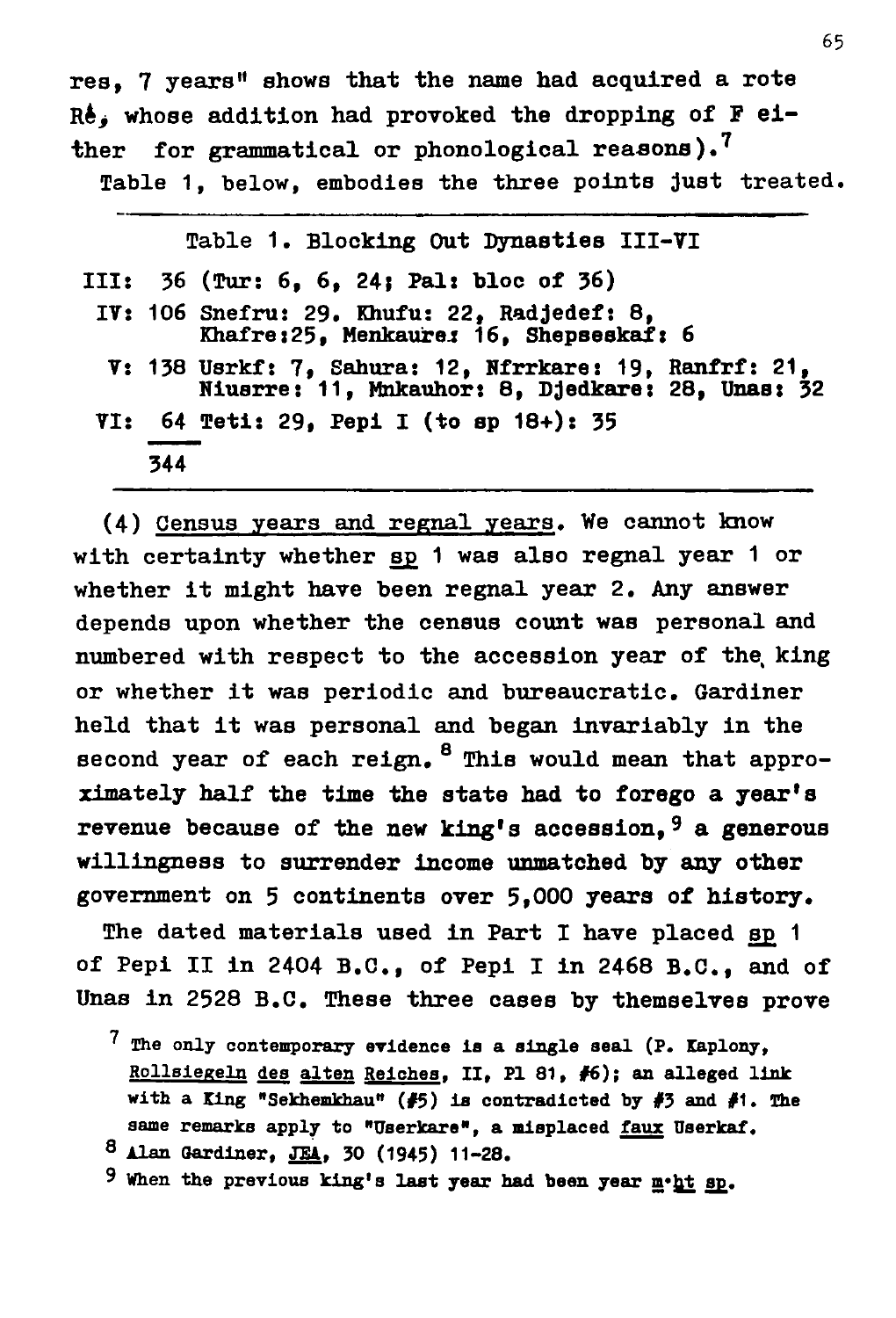**nothing, but we shall see that every case that is determinable will place the census in the even-numbered Julian years.<sup>1</sup> <sup>0</sup> All indeterminable cases are compatible.** 

**Starting from the experimental date Unas; 2529 B.C..**  derived as regnal year 1 (DE 34, 81f) and using our **minimal bare-bones list of kings, we may attempt to pursue the trail of presumed lunar dates leading back to the Pyramid Age.** 

**REIGN BY REIGN ANALYSIS OP THE 4TH AND 5TH DYNASTIES** 

**The identification of lunar dates and their assignment to reigns in the 4th and 5th Dynasties must by the very nature of the evidence be fraught with uncertainty and controversy, rather like the 12th Dynasty, where assignment of materials among the Sesostrids II and III and Amenemhet III has been sharply contested. For the OK, the proper assignment of evidence to reign depends greatly upon expert archaeological judgment that often must remain imprecise.** 

**The attribution of lunar nature to two or more dates from the same reign that converge upon a common sp\_ 1 is fairly conclusive. Single dates, however, may on occasion be merely fortuitous (I would estimate not less than 25?6 of the time). Nor can we tell which of our dates are fortuitous and which are authentic. In this respect we are rather in the position of the modern particle physicist who cannot locate the individual electron but deals with a statistical "swarm" of electrons. We too must rely upon the overall structure the Gestalt — of our astronomical sightings.** 

**D.ledkare. The raw data regarding the length of reign of this king are as follows: Turin assigns 28 years; a sp\_ 16 is known (year 31 or 32, possibly within a core-**

**<sup>1</sup> <sup>0</sup> £•£•• the sequence Snefru, Khufu, Hadjedef, Appendix, below.**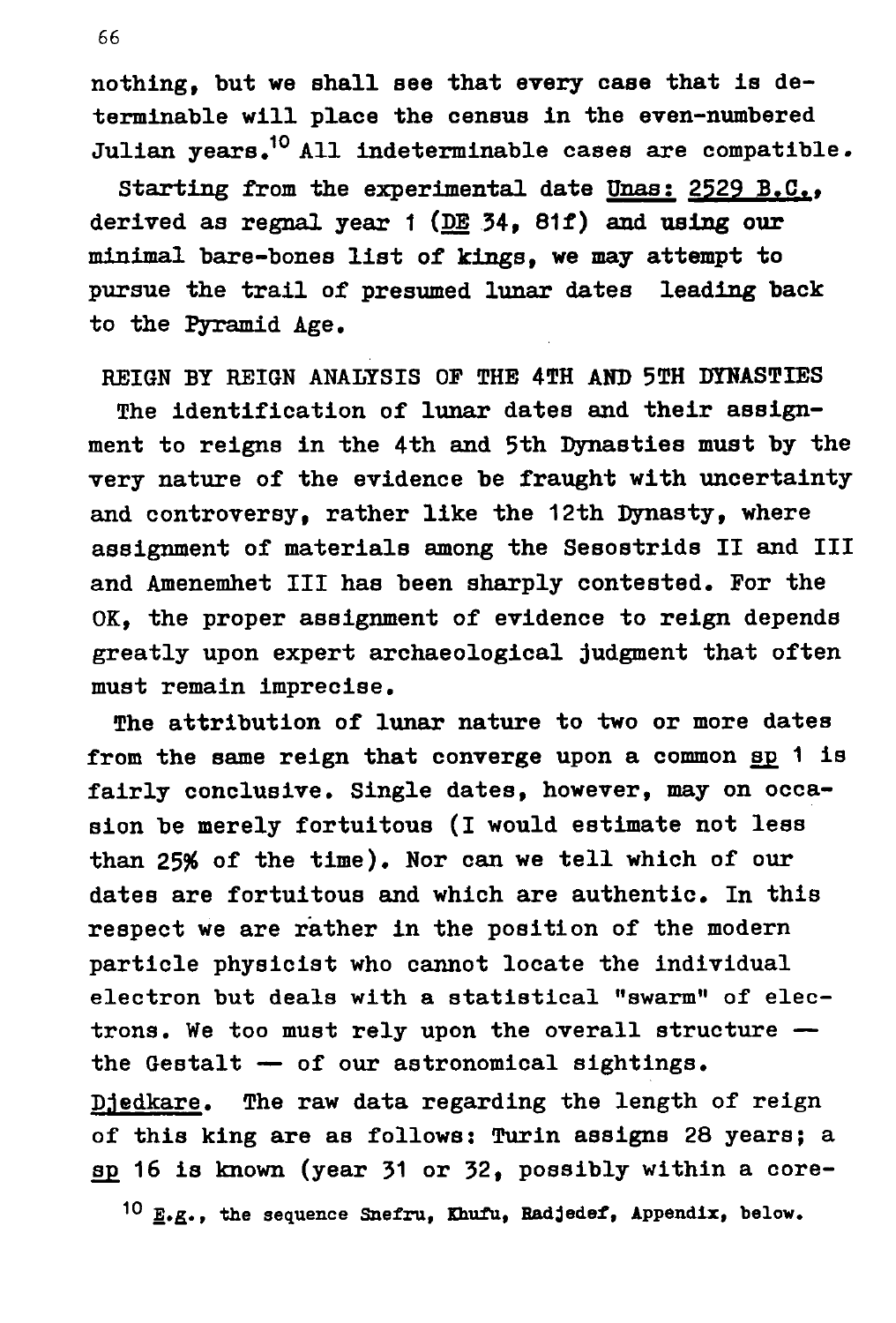gency)<sup>11</sup> and Manetho assigns 44 years, presumably a fictional construct (Tur:  $7 \times 4 \longrightarrow$  Man:  $11 \times 4$ ).

This pharaoh is known to have a hb'sd reference.<sup>12</sup> Its year and date are unknown, but he recorded in sp 9 a victory in the Sinai to "establish his universal dominion.<sup>*n*13</sup> Might this have been another occasion of the border wars we have found to be associated with the 36**box** year periodic jubiles<sup>14</sup> an occasion for which was due in Julian 2541/40 B.C. (2433/32 + (3 x 36)? If we set 2541 as the year of both jubilee and Sinai campaign, then sp 1 would lie at 2557. If this is treated as being also regnal year 1. then an accession of Unas in 2529 B.C. would accomodate exactly the 28-year reign noted by the **Turin Canon for Djedkare.** 

But this is too neat. Moreover, it violates what appears to be an emerging rule that the biennial census fell in even-numbered Julian years. For if the 36-year jubilee would fall in sp 18+ of Pepi I, then a jubilee of Djedkare ought to fall in an odd-year, either 8+ or 9+. Are we to reject the datum as incompatible with the rule, or does the datum in fact disprove the rule?

Despite the discrepancy, it is not unreasonable to suppose that, since jubilee day (the 240th day, at II **šmw 30)** lies so deep within the last season of the year. **smw 30) lies so deep within the last season of the year, an expedition despatched at the jubilee might not have** 

- **<sup>1</sup> <sup>1</sup> Letter to Senedjemib, Uric.. I, 60-63.**
- 12 Urk., I, 57; Erik Hornung and Elizabeth Staehelin, Studien zum **Sedfeat (Basel, 1964) 23.**
- 13 Louvre jar inscription, Urk., I, 56.
- **1 \* Kees stresses jubilee representations of bows and arrows and of the subjugation of all enemies as signs of divine renewal of royal power, originating possibly in Narmer's victory over the Delta (Bonnet, Reallexikon der altaegyptlsohen Religion. I, 158-160; and part II of the present series - DE 34 (1996) 67-82:67f. par. 2, and p. 72).**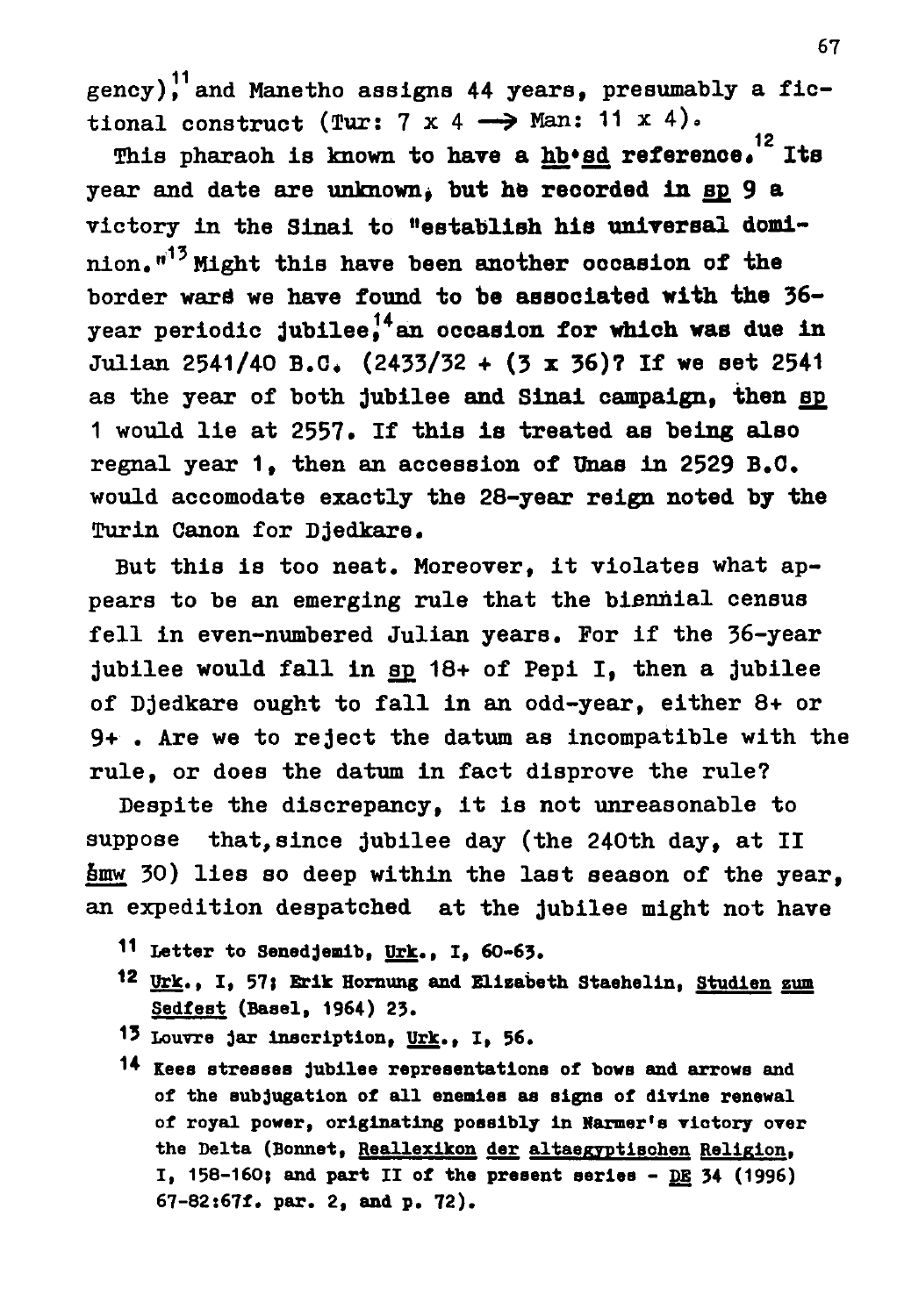**been able to penetrate the Sinai and find a suitable opponent until early in the following year. Jubilee year**  2541 would presumably be sp 8+, not 9, with sp 1 falling **in 2556 B.C. A first regnal year at 2557 B.C. corroborates the 28 years assigned by the Turin Canon and de**duced from his known Sinai victory of sp 9.

**Corroborative evidence may be found in a jar inscription from Mastaba S 679/705 associated with the Ruwer II complex. Although the complex itself is best attributable to Unas, a seal inscription of Djedkare has been found in the burial chamber, justifying a search for others. An unidentified jar inscription is dated to III prt 4 of sp\_ 5+.<sup>1</sup> <sup>5</sup> When tested for Unas in the year 2519 B.C. there is a 2-day error. Now, a 2-day error in lunar calculations means that the correct assignment is at a distance of 3 years (or 28, or 53) ; that is to say, it ought to be exactly right for Djedkare if he had the 28-year reign attributed to him by Turin. Indeed, if shifted by 2 5 + 3 years to 2 1 November 254 7 B.C., the date of our jar inscription would yield an acceptable result.16 This inscription would fix the first** 

**<sup>1</sup> <sup>5</sup> Hermann Junker, Qlza (Vienna, 1947) Till, 31, Fig. 8; PI.** T**1 .** 

**16 III prt 4 was 21 Nov 2547 B.C.; oonj and pad; 23 Nov, 11:02 (Index: 137), Egyp sunrise-day: 22 Nov (1-day error). I am indebted to Prof. Lee V. Casperson of Portland State University for hia great kindness in refining and correcting my astronomical calculations. Using computer generated data,adjusted for errors in the earlier Heugebauer/Schoch tables (v. his articles in JNES: 45 (1986) 139-150 and 47 (1988) 181-184), he has calculated psdntiw for Memphis with an assumed Old Cres**cent visibility factor comparable to that of Jerusalem. A visi**bility index figure of 100-250 indicates Old Crescent sufficiency. Prof. Casperson's involvement is technical. Be is not responsible for nor does he necessarily endorse views that may be controversial, such as the definition of the Egyptian day and whether Sirius was observational or schematic.**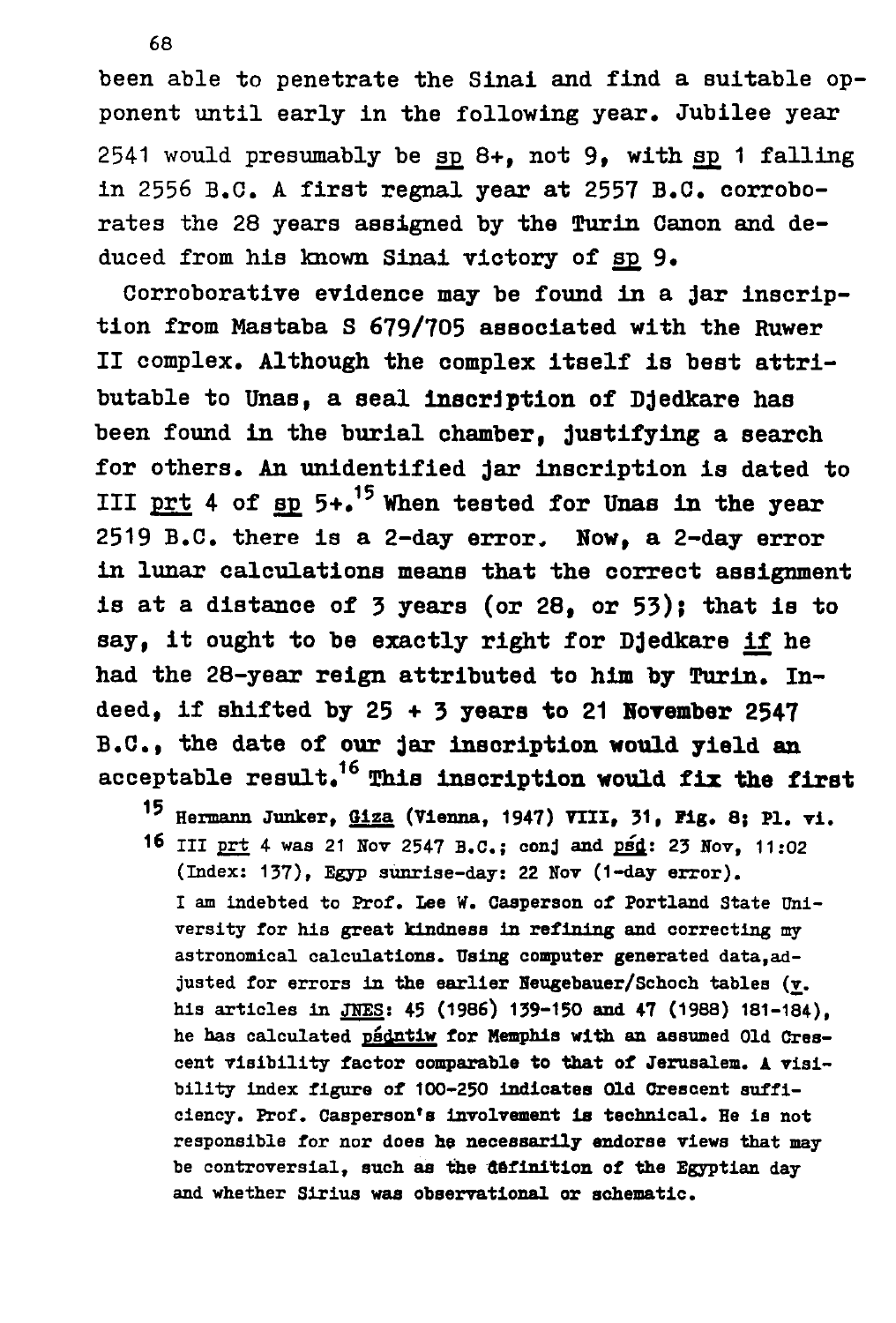**census count of Djedkare at 2556 B.C. A first regnal year at 2557 corroborates the 28 years assigned by Turin and deduced from his known Sinai victory of sp 9.** 

**Materials for this reign from the funerary temple of Neferirikare at Abusir are totally frustrating.<sup>1</sup> <sup>7</sup> I find the many dates to be unutilizable even when applied experimentally to other reigns of the late 5th and 6th Dynasties, and I question most emphatically the assign**ment of such high census counts as 21 and 28 to this **reign of Djedkare.** 

**Menkauhor and Niuserre. The Turin Canon assigns these two pharaohs reigns of 8 and 11 years respectively. Manetho**  confirms these figures with his  $9(x + 1)$  and  $44(x + 1)$  **fictional lifetime). Their coronations would fall in 2565 and 2576 B.C. I have found no utilizable materials attributable to Menkauhor, but the date 2576 for Niuserre finds support in a single lunar dating.** 

**A fragment from the tomb of Shesemnefer, G5080, erected during the reign of Niuserre, is dated to "11 prt 10 (?)"**  of sp 2.<sup>18</sup> Considered as smdt and with day 1 at I prt "26"(?) (21 Oct 2574 B.C.), conj and psd fell on 23 Oct, **15:32 (Index: 166) (Egyp sunrise-day: 22 Oct, 1-day** error). Emended as suggested by "10 (?)" to either II **error). Emended as suggested by <sup>n</sup> 1 0 (?)" to either II prt "11" or "12", the datum would be corroborative.** 

**The date 2576 B.C. for Niuserre is striking. We have seen that an extrapolation of the 36-year periodic jubilee** 

- 17 Collected by Paule Posener-Krieger, Les archives funeraires de **Neferirikare Kakai (Paris, 1976) and analyzed by her and others fAnthony Spalinger, "Dated Texts of the GCLd Kingdom," 3AI. 21 (1994) 275-319\* 299f, 301, 303)..**
- **<sup>1</sup> <sup>8</sup> William S Smith, "Inscriptlonal Evidence for the History of the Fourth Dynasty," JHB3 11 (1952) 113-128! 120, 127. Smith**  assigned the piece to Shepseskaf, Spalinger to Niuserre (op cit), **292).**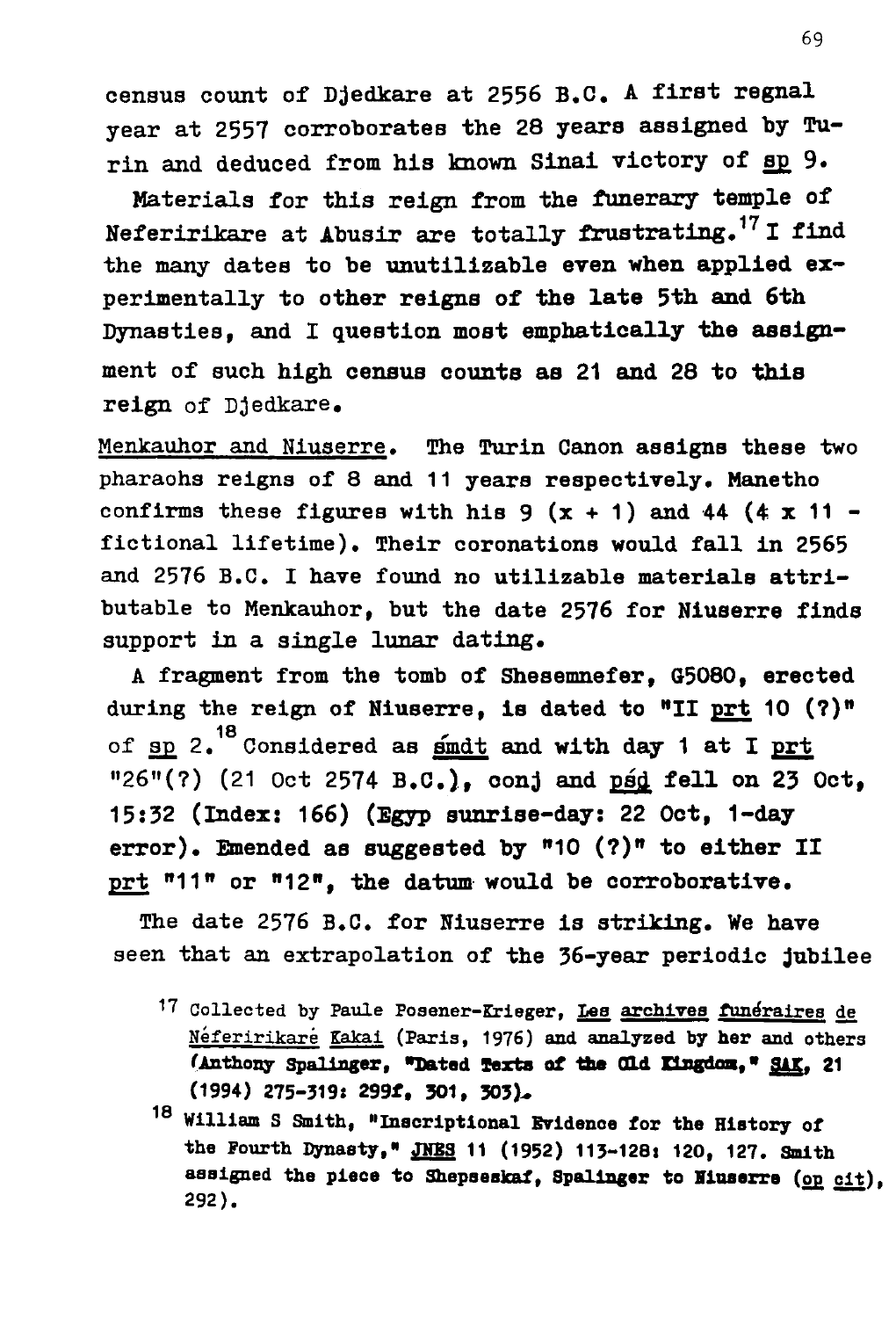**70** 

line back from the hb.sd of Pepi I in 2433/32 leads to the **year 2577/76 B.C. and the conjecture that the cycle was inaugurated in that year because of its bi-centennlal rationality with CT 1 ("2777" B.C.). <sup>1</sup> <sup>9</sup> Is this the Jib.sd pictured in his sun temple at Abu Gurob,<sup>2</sup> <sup>0</sup> although he reigned only 1 1 years, his predecessor Raneferef only ca 21 ? We may have, then, another change-of-reign cun unrecorded coregency, that of Raneferef/Niuserre. Jubilee day - which would also have served as his coronation day - would in**  principle have fallen toward the end of Raneferef's final **sole year of reign on II smw 2 1 (1 5 March 2576) , 24 0 days after Sirius. Niuserre's first fully credited year, if**  we may assume the Teti/Pepi I pattern<sup>21</sup> would have begun on I  $3ht$  1 (29 May) 2576 B.C. The Palermo Stone  $-$  in all probability a product of Niuserre's reign for the purpose of linking his accession to the long line of his  $p_{\text{m}}$  and  $p_{\text{m}}$   $\frac{22}{2}$  would also seem to be detable to the bicentenary of the calendar. or thereabouts.

Raneferef. Turin assigns this king "x + 1" years, to be **Raneferef. Turin assigns this king "x + 1 " years, to be emended no doubt to 2 1 years (cf. Manetho's "20" , re-**<sup>23</sup> **1** Perhaps the loss of two digits). <sup>23</sup> A 21-year **flext** reign would place his accession in 2597 B.C.; his first census count ought to have been, therefore, 2596 B.C. on the principle of the even-numbered Julian sp vears.

I know of no dated inscription bearing the name Raneferef. There is, however, a complete date from a block that almost certainly comes from his reign. In a corner

- **19 Part II of present series DE 34 (1996) 65-82" 80f, 79**
- 20 Hornung/Staehelin, Sedfest, 22.
- <sup>21</sup> Cf. jubilee coregency of Teti/Pepi I (DE 34 (1996) 68.
- 22 The author's The Palermo Stone and the Archaic Kings of Egypt (La Canada, 1979) 109; 107, fig 40.
- <sup>23</sup> Seemingly confirmed by the Palermo **verso**, with 5th Dynasty reigns **Seemingly confirmed by the Palermo verBO. with 5th Dynasty reigns of 7-8, 12, 19, 21-22 years (op., cit. fn. 21 supra, 107, fig. 41).**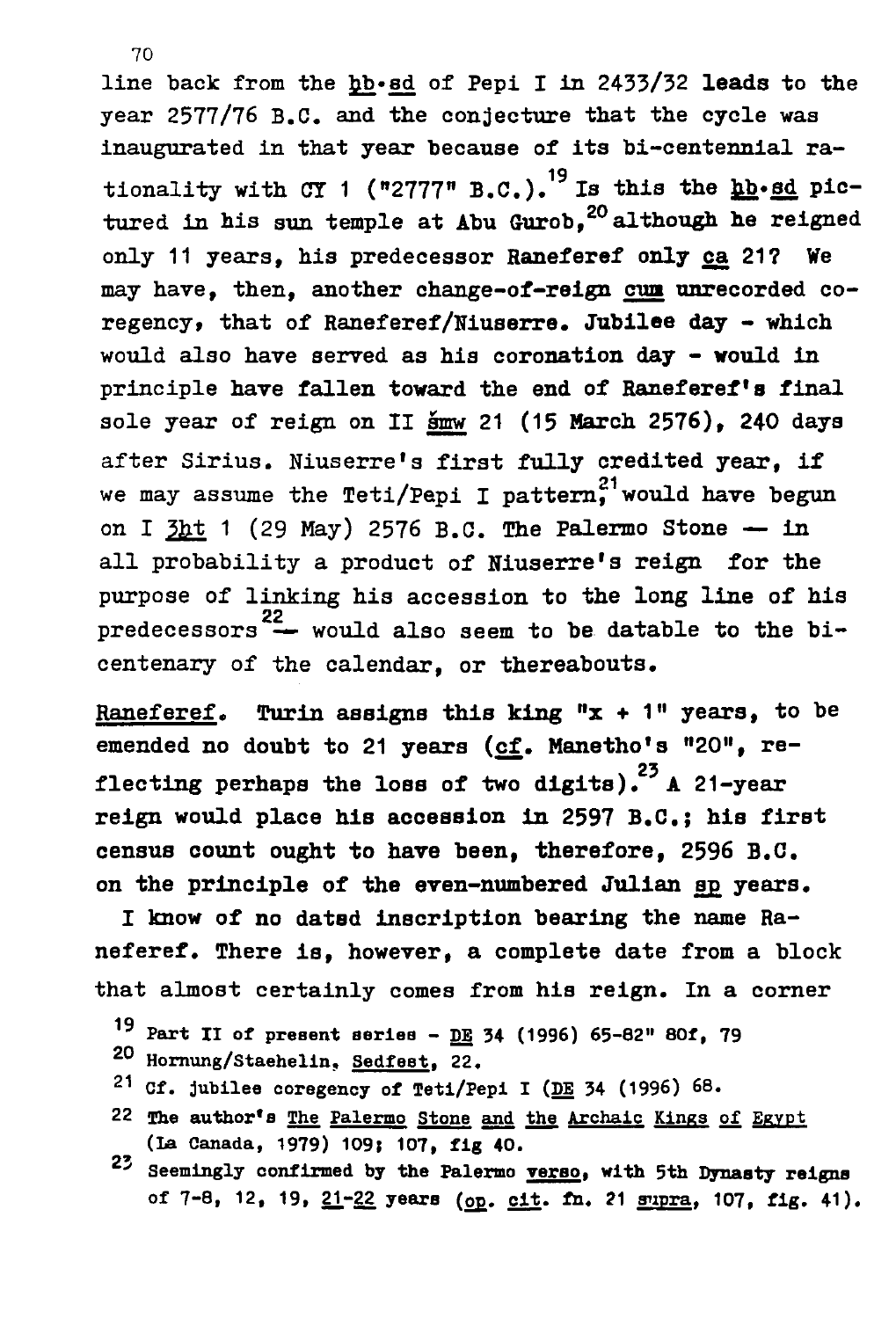**adjacent to the pyramid temple of hia predecessor Neferirikare there has been found an inscription of Prince ShepB'ptah, son-in-law of Neferirikare (and therefore of the generation following that pharaoh). The dating is III 3Jit 24 (24 Aug 2593 B.C.) of the year after the se**cond count,<sup>23a</sup> with conj and psd on 24 Aug, 18:00 (Index: **189), Egyp sunrise-day: 23 Aug, a 1-day error. Sp\_ 1 should lie therefore at 2596 B.C. and is compatible with a first regnal year at 2597. Once again, the census count lies in the even-numbered year.** 

**Neferirikare. Turin's notation here is lost. Might we deduce a 19-year reign from Manetho's report of 20 years ("Manetho minus 1 = Turin")? A reconstruction of the Palermo Stone based upon a rational use of the cubit rule shows a 19-year reign for this king, but the demonstration is too complex to be given here and is in any case uncer**tain.<sup>24</sup> Such a 19-year reign would, nonetheless, place both sp 1 and regnal 1 at 2616 B.C.

The date IV 3ht 12 of sp 4 was found by Borchardt while working in the tomb area of the immediate predecessor. **working in the tomb area of the immediate predecessor, Sahura.<sup>2</sup> <sup>5</sup> If assigned experimentally to Neferirikare as**  Full Moon (16 Sept 2610 B.C., with psdntiw on 2 Sept, III 3ht 29), we find that conj and pad fell on 2 Sept, 10:47 (Index: 153), Egyp sunrise-day: 1 Sept, an acceptable **1-day error. Sp\_ 1 would lie at 2616 B.O. , as expected! Sahura is assigned 13 years by Manetho (x + 1 7), 12 years by the Turin Canon, and 12 by the Palermo Stone (verso: Row III: 8 years; Row 17: 4 years). Both sp\_ 1 and regnal 1 ought to fall in 2628 B.C.** 

- **2 ' <sup>a</sup> Ludwig Borchardt, Baa Srabdenlcmal dee Koenlga Ne-uaer-re<sup>c</sup> (Leipzig, 1907) 145.**
- **<sup>2</sup> \* V. fn. 22, above.**
- **<sup>2</sup> <sup>5</sup> Borchardt, Das grabdenkmal des EoenigB 3'a5hn-rec. I, 89.**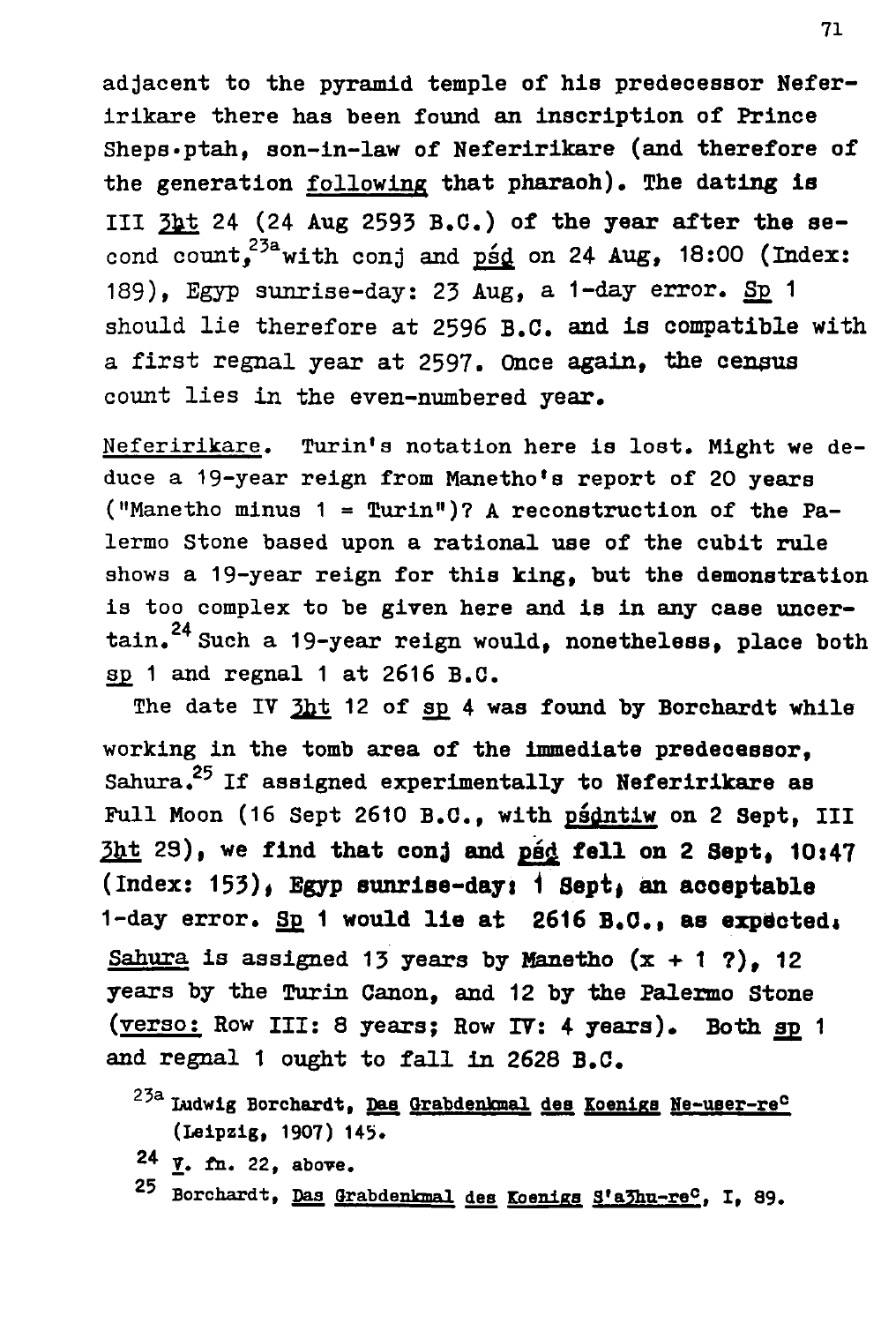**Userkaf. Turin records a reign of 7 years, Manetho 28 (i.e., 7 x 4 - fictional lifetime years). Regnal year 1 ought to lie at 2635 B.C., with sp\_ 1 therefore at 2634.** 

**Queen Meresankh, a niece of Chephren, died on I §mw 21**  in the year of the first census of an unknown king, a **random date. Her burial on II prt 18 of the following**  year, sp 1+<sup>26</sup> would have been selected rationally. Inasmuch as she was embarking for the Elysian Fields among the circumpolar stars. her departure would have been given astronomical significance. As Chephren's niece. she was one generation (20-40 years) removed from that pharaoh; her dating is compatible with the reigns of Mycerinus, Shepseskaf, Userkaf, or Sahura, a range of ca **cerinus, Shepseskaf, Userkaf, or Sahura, a range of ca**  40 years.<br>**II prt 18 was 26 November in 2633 B.C. If treated as** 

lunar Full Moon (smdt) with psd on II prt 4 (12 Nov), conj and psd had fallen on 14 Nov, 11:37 (Index: 145), **conj and psd had fallen on 14 Nov, 11:37 (Index: 145), Egyp sunrise-day: 13 Nov (II prt 5) a 1-day error. 2 7 Shepseskaf. Manetho records a reign of 7 years, and the rational Vernier reconstruction of the Palermo Stone has a reign of 6 or 7 years. The Turin Canon, however, notes only 4 years, followed Immediately by a corrupt and unidentifiable reign of 2 years. It would seem clear that Turin has borrowed 2 years from the reign of Shepseskaf in order to flesh out the faux intruder, while maintaining the correct column total from an earlier edition. The formula "Manetho minus 1 = Turin" also suggests a reign of 6 years. His accession, then, should lie at 2641 B.C. and sp\_ 1 at 2640, if the census was uninter-**

**<sup>2</sup> <sup>6</sup> Urk., I, 157.** 

**27 Acceptability of a 1-day error of observation is strengthened**  by the calculable sequence of two 30-day months (psd: 18 Jul. **17 Aug, 16 Sept). An obscured horizon in Sept and Nov would have led to the erroneous deduction of a 29-day month in Nov,**  with pad on the 13th (Egyp sunrise-day: 12th).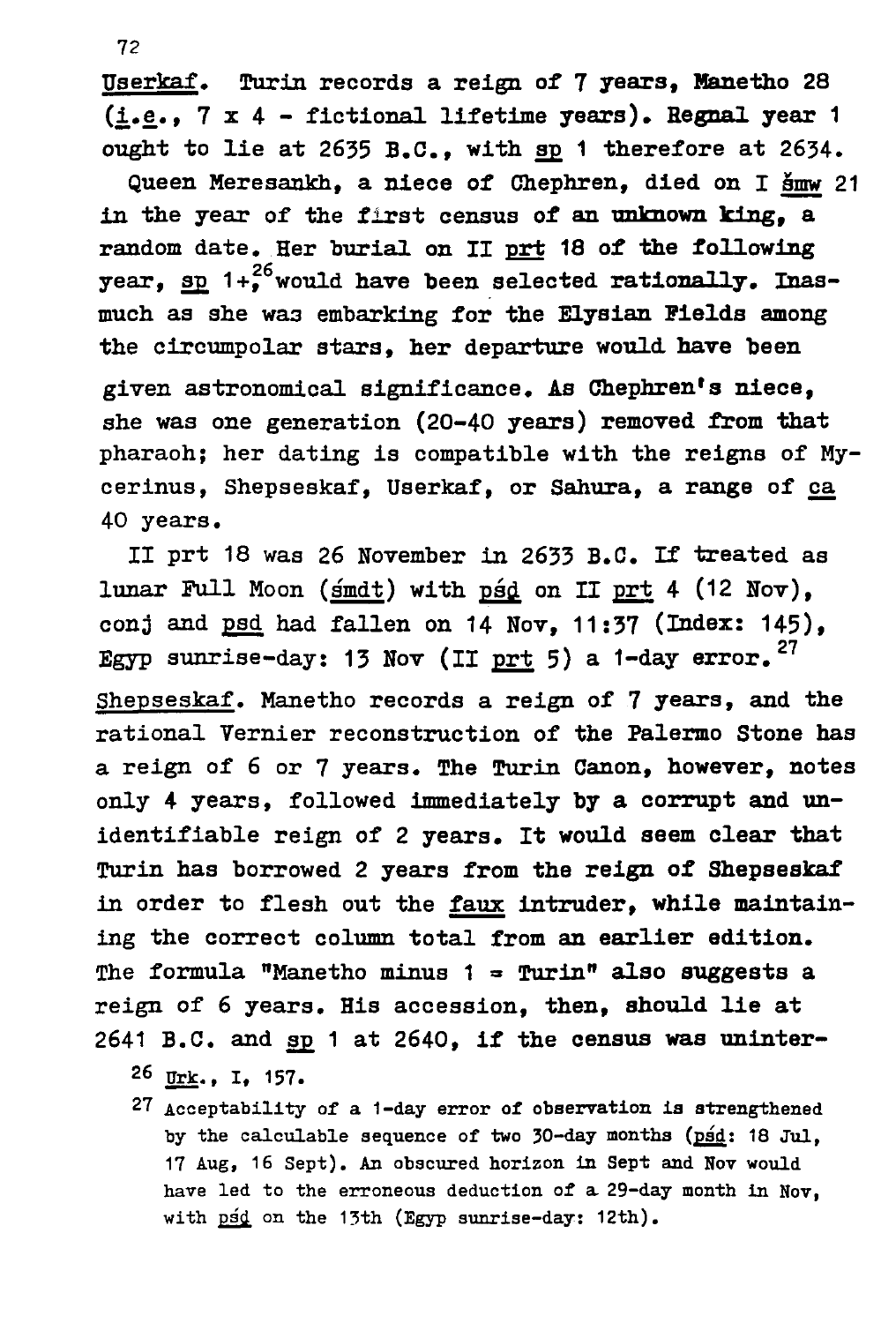**ruptedly biennial and impersonal.** 

**Marks on the wall of the rock-cut tomb G 7803 C bear 3**  examples of the date III prt 27 from sp 2 of an unknown **king. Smith could only guess at a broad 5th or 6th Dynasty placement, yet virtually all his other materials from this area belong to the 4th or early 5th Dynasties. In any case, III prt 27 (6 Jan 2637 of 2638/37) was conj**  and psd on 8 Jan, 15:54 (Egyp 7 Jan, an acceptable 1-day **error).<sup>2</sup> <sup>9</sup>**

**Because of a chronological fluke it is theoretically possible to assign to Shepseskaf 4 additional datings from Helwan and Gebelein, datings nonetheless that are better left for the reign of Radjedef. Accessions of the two kings are exactly 25 census counts (50 years) apart: Radjedef, 4 (8 years); Khafre, 13 (25 years); Mycerinus, 8 (16 years). Since two from the Helwan/Gebelein batch are from counts 4+ and 3+ — impossible to reconcile with Shepseskaf — it seems preferable to treat them all under the reign of Radjedef, below. Even our date III prt 27 from sp\_ 2 of G 7803 C may be better assigned to Radjedef, for it is exact when placed in 2688/87 B.C.** 

**Mycerinus. Giza mastaba 711, one in a row of nine almost identical tombs on the south side of the great pyramid of Cheops, has been attributed to Mycerinus because several dressing stones bear inscriptions of work crews borrowing the pharaoh's name ("Great is the Horus Khakhe," "How drunk is Mycerinus"). The most important**  of these bears the date II prt 22 of sp 2 but lacks a **positive identification of the reigning sovereign.50 This** 

**<sup>2</sup> <sup>8</sup> Smith, op\_ cit, 120, 129.** 

**<sup>2</sup> <sup>9</sup> Acceptable because of a sequenoe** *ot* **two 30—day months in** HOT **and Dec. Any obscuring of Jan Old Orescent would have lad to the (erroneous) prosumption of a 29-day momth.** 

**<sup>3</sup> <sup>0</sup> Junker, Giza. X, 69-81; especially 78 (#10), 75 (Pig 35, #9).**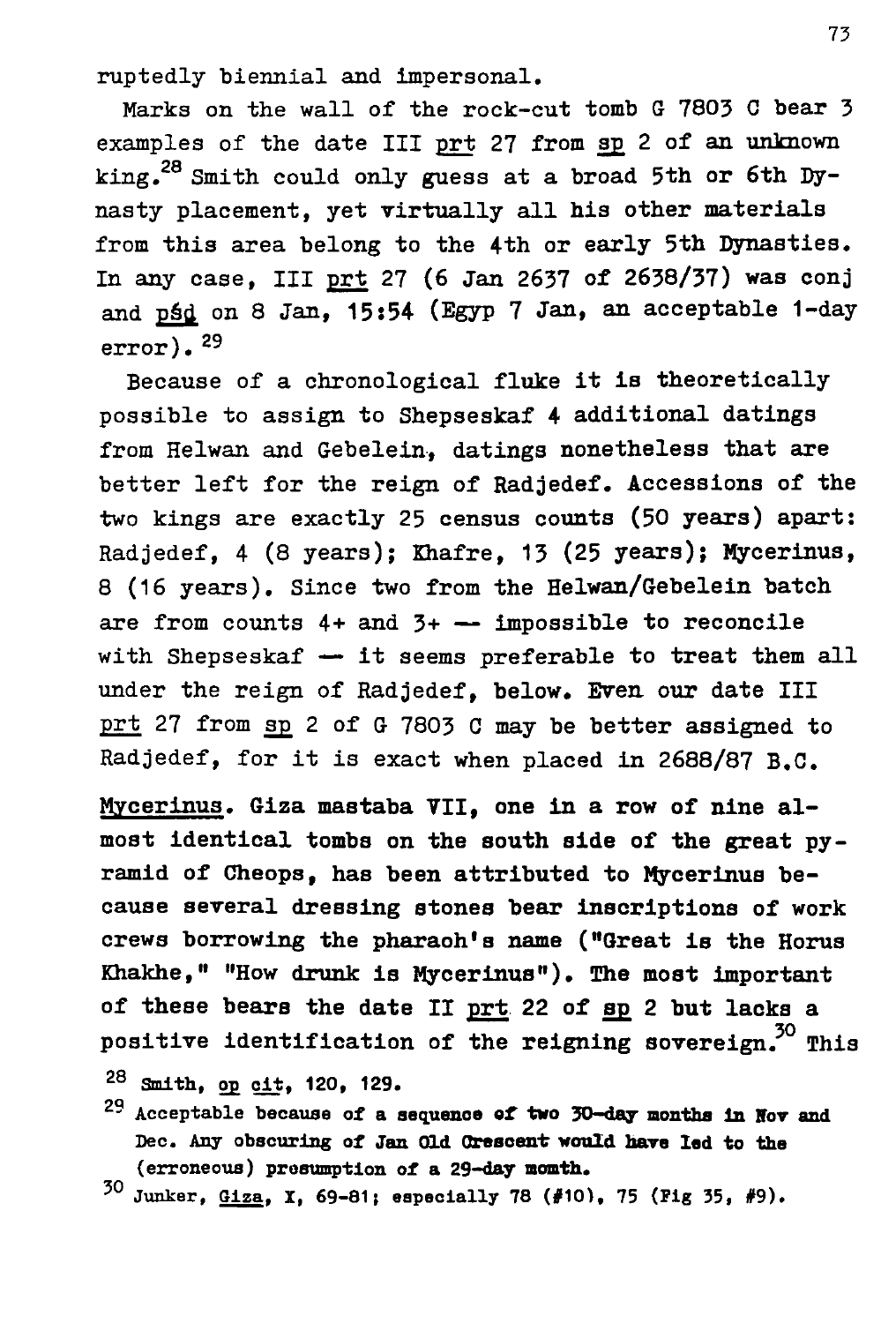was 6 Dec in 2654 B.C. Conj and psd: 6 Dec, 10:22 **(Index: 129); Egyp: 5 Dec, a 1-day error. This would place Mycerinus' sp\_ 1 at 2656 B.C., and we presume that his accession in regnal 1 lies at 2657 B.C., corresponding to a reign of 16 years (Palermo Stone; Manetho's Soyphis (Khakhe), 16 years; Turin Canon: 18 (?) years). Chephren. The absence of a credible date for this king occasions another gap. A date from sp 8 of an unidentified reign found in a block from the important tomb of Hemiunu would fit in here quite well, but perhaps merely fortuitously. Both tomb and dating are better ascribed to Cheops.(see below).** 

Both Manetho ("Ratoises, 25 years") and the Palermo **Both Manetho ("Ratoises, 25 years") and the Palermo Stone assign this reign 25 years, suggesting 2682 B.C. for both sp\_ 1 and regnal 1.** 

**Radjedef. The Turin Canon assigns a reign of 8 years and**  *•TO*  **Manetho 9 ("Thamphthis", the x + 1 form). Both s£ 1 and regnal 1 ought to lie at 2690 B.C. Pour inscriptions out of Helwan and Gebelein all agree in this assignment.** 

**Two ostraka retrieved by Saad's excavations at Helwan**  are dated to II smw 3 of sp 4+ and IV  $\frac{3pt}{100}$  5 of sp 1.<sup>33</sup> They are believed to be identification labels from mummies shipped from Upper Egypt for burial at Helwan. The high date 4+ would appear to exclude the reign of Shepseskaf at 2632 B.C.. When assigned to Radjedef. II smw **seskaf at 2632 B.C.. When assigned to Radjedef, II smw 3 (24 Mar 2682) was oonj and psd on 25 Mar, 20:36 (Index:**  145), Egyp sunrise-day: 24 Mar (II smw 3), some three **months before the formal accession of Chephren (I 3ht 1,** 

 $31 \circ \theta$  in  $\rightarrow \theta$  o  $\rightarrow \theta$  of.

**<sup>3</sup> <sup>2</sup> See text for fn 7, above; DE 7 (1987) 37-49: 43f, with fn. 15.**  33 Zaki Saad, Royal Excavations at Saqqara and Helwan, (1941-1945) **106f.** 

**74**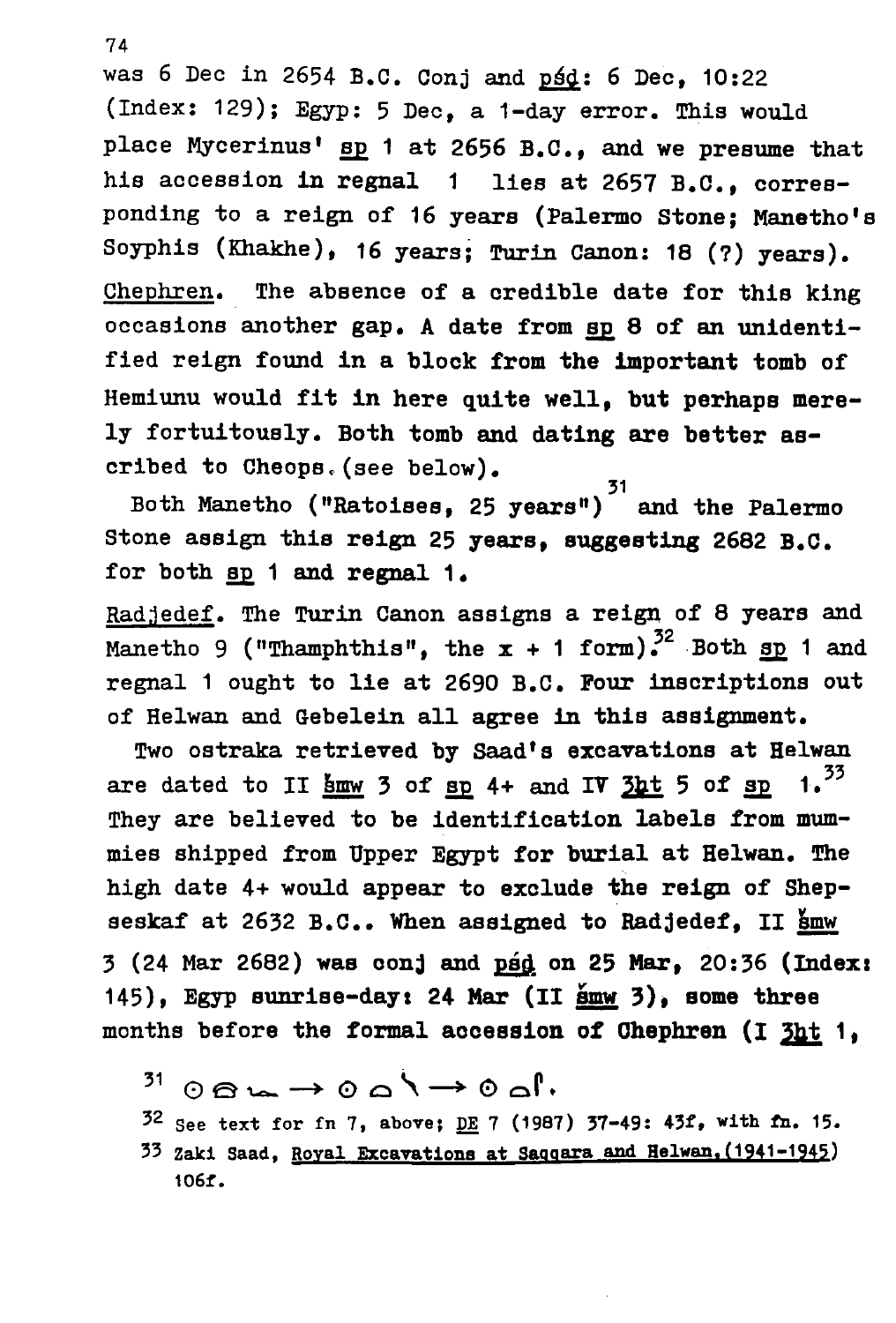**25 June 2682 B.C.).** 

**A crucial piece from sp. 1 is dated to IT 3ht 5 (29**  Sept 2690 B.C.).<sup>34</sup> Treated as smdt. it gives an exact **astronomical result: conj and pad: 16 Sept, 13:44 (Index: 162); Egyp Bunrise-dayt 15 Sept (III 3ht 21). The piece shows, however, the cartouche of Ohephren, and this can**  be held to mark a reign ante quem non. Yet this need not **be a decisive factor. The cartouche need not have been a constituent part of the date — it would have been unusual if it had been — but may have been added at the removal of the bodies by later royal command.** 

**Two papyri fragments from Gebelein assignable only vaguely within the broad 4th Dynasty fit the reign of Radjedef , <sup>3</sup> <sup>5</sup> in that they too converge to place sp 1 at 2690 B.C. Prom sp. 3+ we have III prt 26 (16 Jan 2684 B.C.), with conj and psd on 17 Jan» 10:4 5 (Index: 98) , Egyp sunrise-day: 16 Jan, a 1-day error.<sup>3</sup> <sup>6</sup>**

**Further indecisive support from Gebelein is provided**  by the incomplete date ? 3ht 20 of sp 2+. This is exact **under the assumption of a sunrise-day if emended to "I" or "II" 3£t 20 (15 Jul, 1 4 Aug 2687 B.C.); conj and psd 16 Jul, 19:17 (Index: 154), Egyp 15 Jul; 15 Aug, 8:29**  (Index: 128), Egyp 14 Aug. "III" 3ht 20: 1-day error.

**Cheops. The Turin Canon assigns 23 years. The Palermo Stone and Manetho both appear to assign 22 years ("Bi-**

- **34 idem.**
- **'5 spallnger, o£ alt. 290f.**
- **36 The index figure 98 is technically ambiguous. Because of the high 271 index for the preceding month, I assume an improved visibility**  factor and take padntiw to have lain on the 17th. Assignment of **this piece to Shepseskaf in 2634 B.C. would require a coregency with Userkaf, unlikely after only a six-year reign.**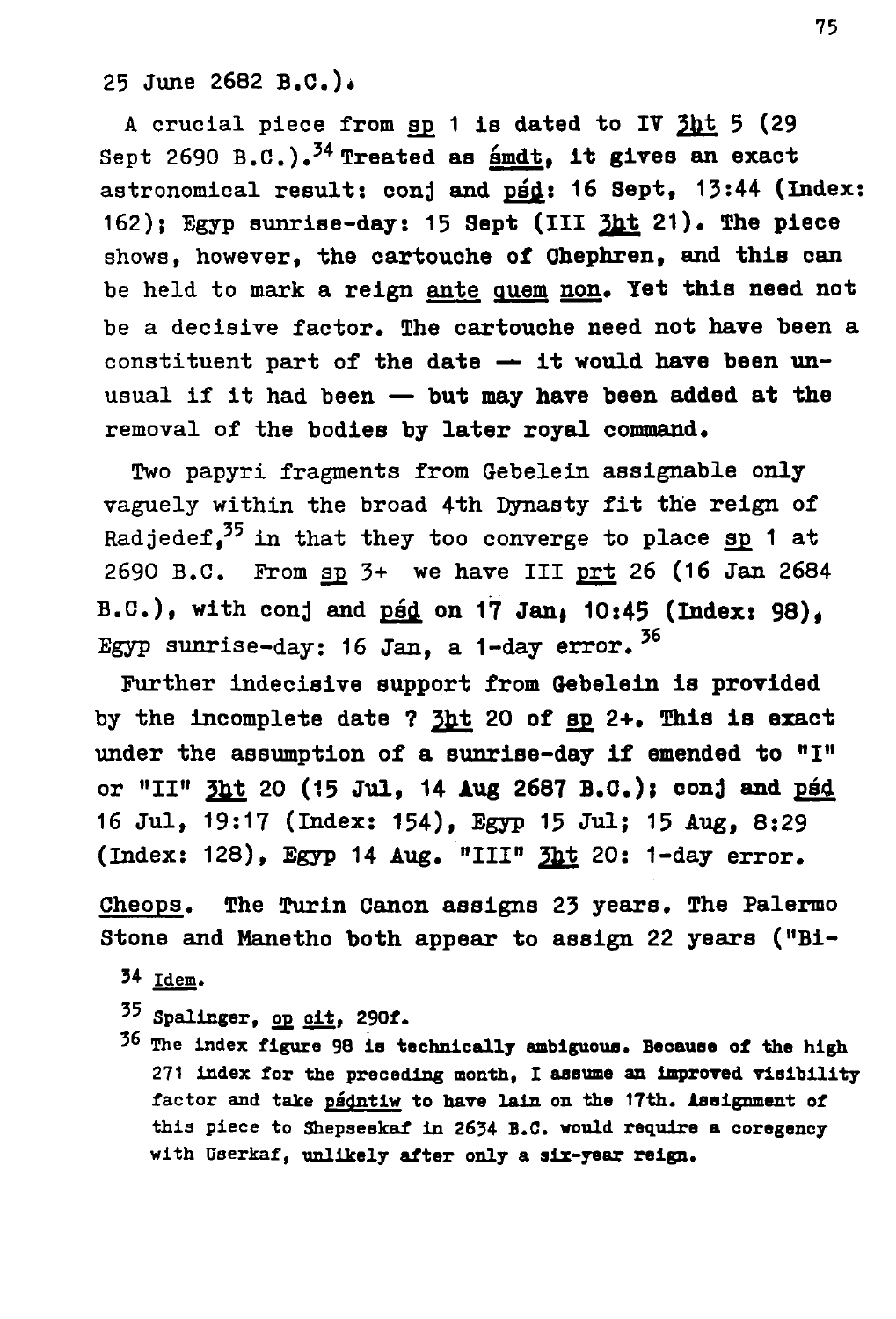**cheris"),<sup>3</sup> <sup>7</sup> suggesting 2712 B.C. for sp\_ 1. But two items from the tomb of Hemiunu, characterized by both Junker and Baer as belonging with "almost certainty" to the reign of Cheops, converge on the year 2714 B.C., requiring a reign of 24 years.** 

We have a block from sp 8 dated to III  $\frac{3}{20}$  (14 May 2699 of 2700/2699 B.C.). Treated as smdt with psd at III  $\sin w$  6 (30 Apr), we find that conj and psd fell on 1 May, **smw 6 (30 Apr), we find that conj and psd fell on 1 May, 19:51 (Index: 169), Egyp sunrise-day 30 Apr. Sp. 1 would** 

**lie at 2714 B.C. 39,**  Feb 2695 B.C.) was conj and psd on 17 Feb, 5:01 (Index: 106). The higher date, IV prt 24 is exact under the sunrise day assumption. Sp 1 again is 2714 B.C.

A building block in the tomb of Akhtyhetep and his wife Princess Merytyetes (Giza 7650) is dated to II Šmw 10 of the year of count 12.<sup>40</sup> Most authorities (Reisner Smith, Junker, Baer) have assigned the tomb to the reign of Khafre on somewhat vague grounds. There is no inherent reason why any particular block might not have been taken from the debris of an earlier reign. In any case, the recorded date corresponds to 2 April 2691 B.C. and was conj and psd on 3 April, 20:49 (Index: 122 (sunriseday: 3 April - II **smw** 10 - exact). Sp 1 = 2714/13 B.C.

With three dates from different census years all converging upon 2714 B.C. as sp 1, there can be but little question that they are lunar in nature. And all can be assigned to Cheops with considerable confidence. His

- <sup>37</sup> From Hmnw Hwfw (  $\frac{1}{2}$  ) to B3 Hwfw Re (  $\frac{1}{2}$  ) or  $\frac{1}{2}$  ), with routine faux addition of Re.Gardiner: Egyptian Grammar, 528: W9; 501: R7 and/or W10\* et aq.
- **528: W9; 501: R7 and/or W10» et ao\_. 38 Junker, Giza, I, 161 (#10) and 159 (Fig. 24, #10).**
- **<sup>3</sup> <sup>9</sup> Ibid.. 161 (#12),**

**4° Smith, 0£. oit., 127f, #11; and 119, Pig. 7.**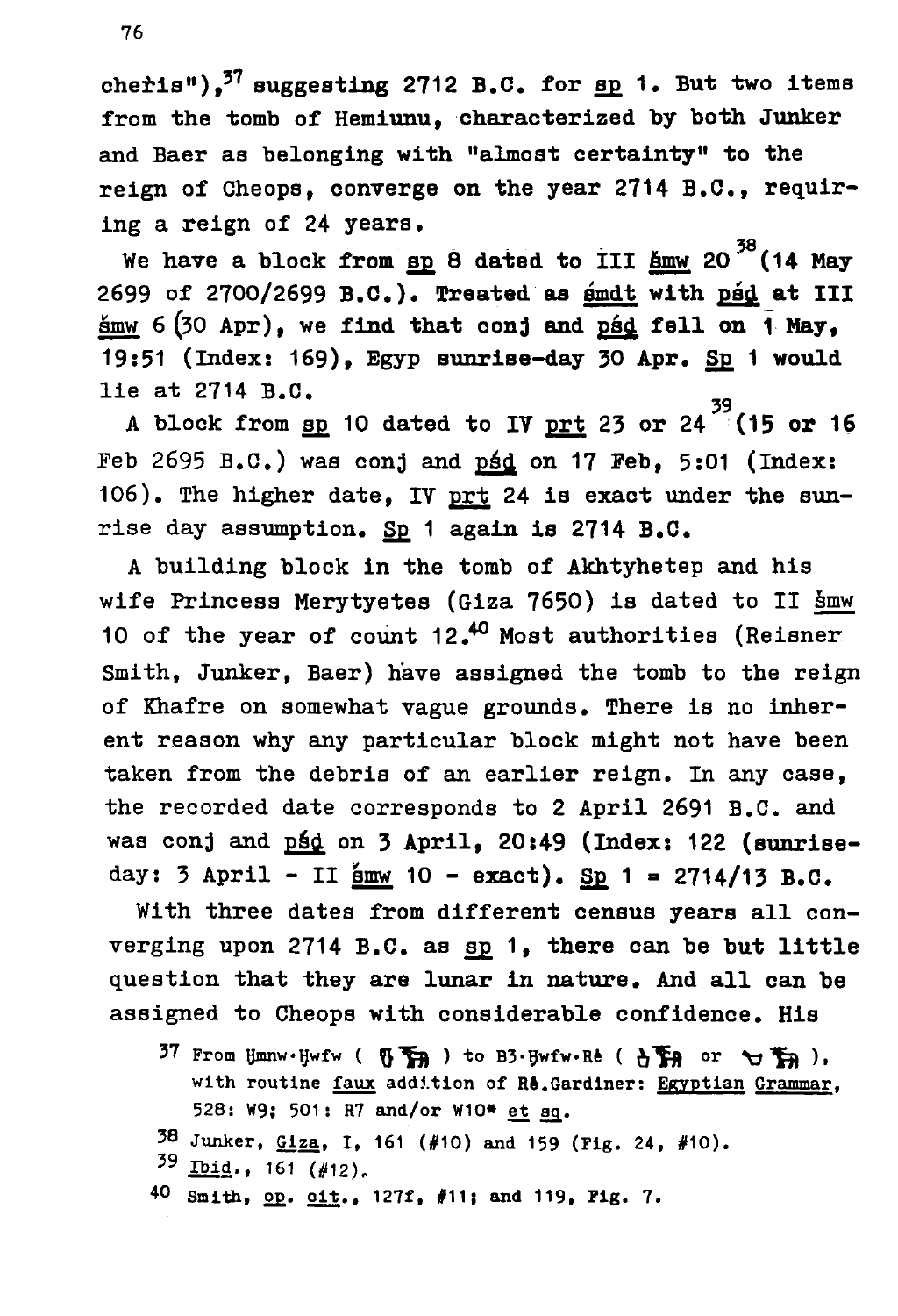**last year would have been the year following his 12th census count, with a reign of 24 or 25 years.** 

**The Reign of Snefru. Charles Maystre assembled long ago from the pyramids at Meydum and Dahshur some half dozen complete dates from census counts 15-17 and reasonably**  attributable to Snefru.<sup>41</sup> But I have shown by calculation **that two of the dates from sp. 16 — I 3ht 13 and IV 3ht 14 — lie in the reigns of Pepi II and Teti respective-**1v.<sup>42</sup> We now have several more dates from the Snefru pyramid area.<sup>43</sup> Two of these broaden the list of kings active in this area to include Pepi I. who is known from an inscription of sp 21 to have made repairs specifically upon the pyramids of Snefru. These are  $\frac{p_{0} - p_{r}}{m}$  113 = T prt 20 of an 17 =  $\frac{p_{r}}{m}$ and Pos-Kr, A3 -- II <u>smw</u> 12 of sp 16. **<sup>S</sup> S , <sup>T</sup>** \*<sup>3</sup>  $\frac{1}{2}$ <br> $\frac{1}{2}$ These mesh perfectly with the previously cited date I prt 23 from sp 21 of Pepi I (11 Sept 2428 B.C.) to fix  $pp$  1 at 2468  $p.c.$ <sup>44</sup> (This again on the hypothesis that when two dates from different years agree on a common sp 1 they are probably both lunar in nature.)

By great good fortune two of the newly examined dates **By great good fortune two of the newly examined dates** 

- **41 Charles Maystre, "Les dates des pyramides de Snefrou," BIPAO 35, (1935) 89-98.**
- **<sup>4</sup> <sup>2</sup> My article in gg, 136 (1993)65f. Recalculation has shown that the graffito of IT 3at 14 belongs to Pepi I, not to Teti. Treated**  as smdt, the date (6 Aug 2438 B.C.) would be pad on III 3ht 30 (23 Jul); conj and psd 23 Jul, 19:02 (Egyp: 22 Jul, 1-day error).
- **Paule Poaener-Krieger in All el-Khouli et al, Meidum (1991), Sect. B, "Graffiti on the revetment blocks of the pyramid", 17-21 (P. 7-9).**
- **<sup>4</sup> <sup>4</sup> Sp\_ 17: I prt 20 (10 Sept 2436) as smdt (psd: I prt 6 (27 Aug);**  conj 29 Aug, 5:21 (Index: 87, insuff), pád: 28 Aug (Egyp sunriseday, 27 Aug). Sp 16: II smw 12 (31 Jan 2437) as smdt (psd: I smw **28 (17 Jan); eonj and pj£: 17 Jan, 6:43 (Index: 109) (sunriseday: 16 Jan, i-day error). Por sp. 21: DE 34 (1996) 80.**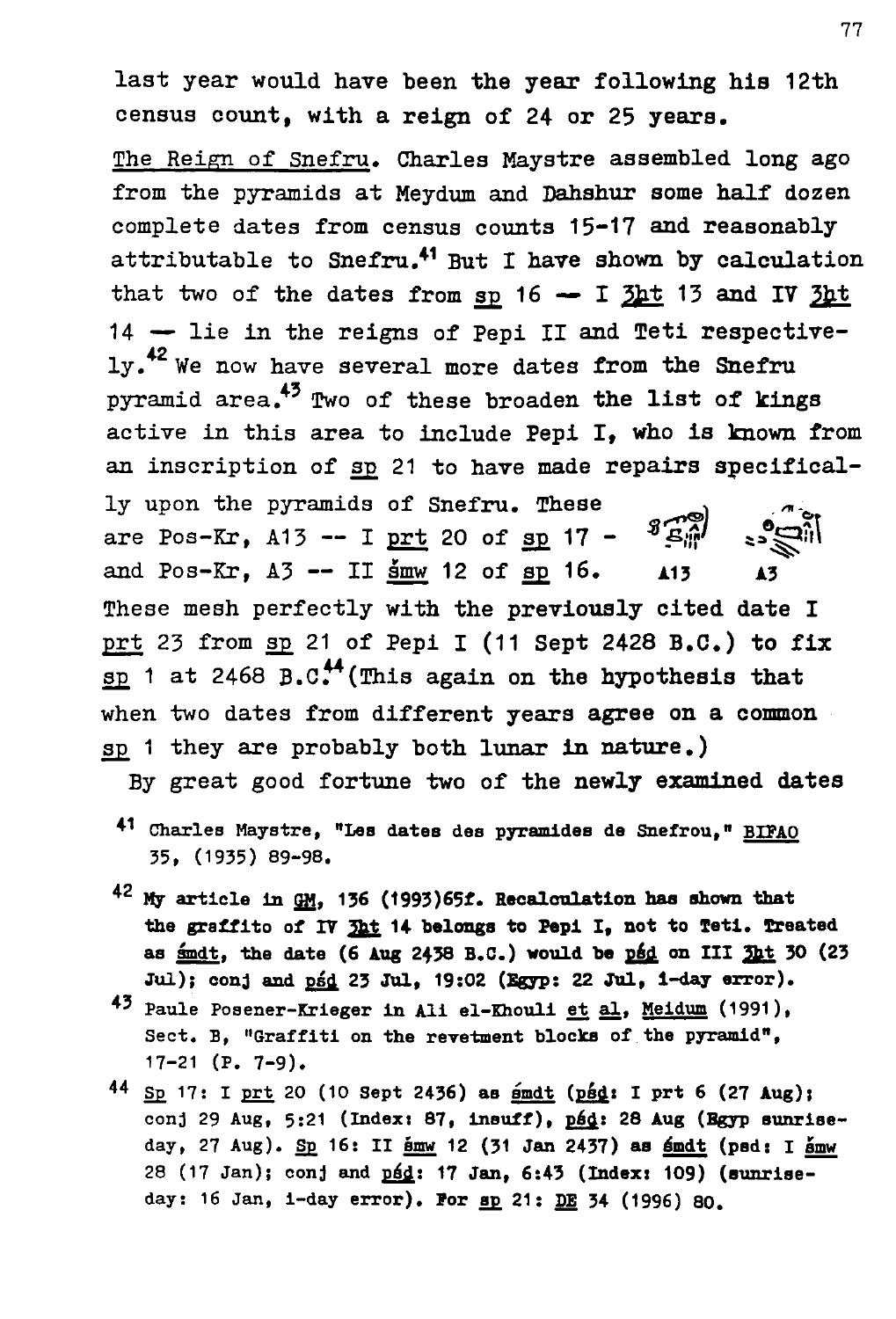**can be assigned specifically to the reign of Snefru if we accept experimentally two assumptions: (1) his highest count was the 17th. We have only one complete date**  higher than this, that of IV smw 7 of sp 18+ (Pos-Kr, **A28); this is less than a week after the sed jubilee of Pepi I (III Smw 27) and about the time he was launching**  a (no doubt ceremonial) war against the Bedouins<sup>\$5</sup> Re**pair of Snefru's pyramid was part of the feverish acti**vity of renewal and victory commemorated in the hb·sd; **i.e., the date from BP 18+ belongs to Pepi I and not to**  Snefru.<sup>46</sup> (2) The census was uninterruotedly biennial. **The juxtaposition of ap 7 and 8 in the Palermo Stone recto (VI, 2, 3) has been shown to be a scribal error a historiographical glitch, not a historical aberration!** 

**On the basis of these assumptions, the first census**  count of Snefru would lie at 2748 B.C., giving him a **reign of ca 34 years, in sharp contrast to assignments of 24 and 29 years respectively by Turin and Manetho. These latter figures should be regarded as fictional,<sup>48</sup> perhaps even symbolic (cf. Turin's calendrical sequence of reigns of 6, 6, 24, and 24 years. Is Manetho's 29 years - also his figure for Djoser/Tosorthros - lunar?)** 

**Astronomical confirmation is furnished by the date from s£ 15 of II prt 14 (14 Dec 2720 B.C.);<sup>4</sup> <sup>9</sup> this was** 

- **45 see fn 14, above, and relevant text.**
- **46 in incomplete Meidum date from sp\_ 23 (Pos-Kr, A42), as well as Stadelmann's two dates from ap\_ 24 (Spalinger,** *ov* **olt. 282f, # 16 and 17),are best assigned to Pepi I, who is known to have**  made repairs upon the tomb of Snefru in sp 21.
- **47 GM 136 (1993) 57-70: 66ff. Beyond this, the large box #1 had no room. It holds four tightly packed columns even without the census due that year. Boxes 2 and 3 hold only three loosely drawn columns even with their census counts.**
- **<sup>4</sup> <sup>8</sup> Or 65 (1996) 197-208: 205.**
- <sup>49</sup> Stadelmann at the Red Pyramid, (Spalinger, op cit, 282, #5).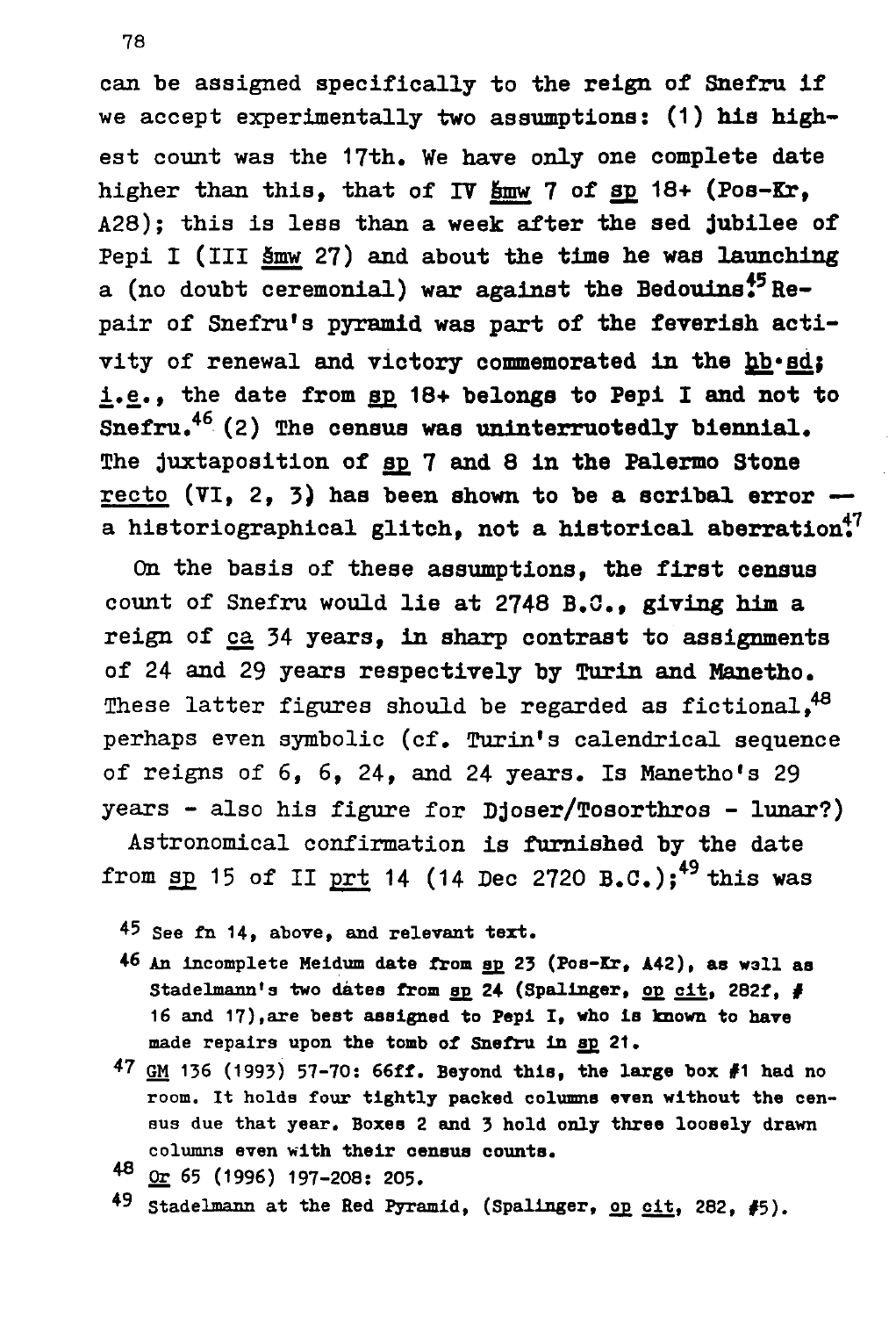**conj on 16 Dec, 6:39 (Index: 91, insuff), psd: 15 Dec (sunrise-day: 14 Dec, exact). Sp. 1 would lie at 2748 B.C., as anticipated.** 

**28 Jan 2715 B.C. of 27 1 6/15.50 Conj and psd were on 29 Jan, 20:23 (Index: 143) (sunrise-day: 28 Jan - exact).**  Here again, sp 1 lies at 2748 B.C. The two dates are **probably lunar. The two assumptions required for a 34 year reign (sp\_ 17) are validated to the year. The Fourth Dynasty in the Carlsberg Calendar. This 25 year schematic lunar calendar from the Ptolemaic period is a useful tool for astronomical chronology. While no artificial schema can accurately capture the vagaries of the moon, we are confident that this remarkable late calendar does so in many cases and is seldom more than 1 day in error. Parker, Baer and others have used it as a finder. It may also serve to demonstrate the overall structural validity of a series of astronomically determined dates for those disinclined to follow blindly the path of mathematical calculation. The overall Gestalt or webbing of a string of dates may well complement the calculation of discrete individual items, which often may be untrustworthy for a number of reasons.**  The date from Meidum of sp 17, III prt <sup>C</sup>rky (30) was

**In Table 2 I have telescoped the 68 years of the first three reigns upon an extrapolated Carlsberg Calendar. Shown are the Carlsberg years, the relative dynasty years, the census counts, together with psdntiw dates for the contiguous reigns of Snefru, Khufu, and Radjedef. The close fit of the data proves nothing, but it does demonstrate the tangible promise inherent in the new field of Old Kingdom astronomical chronology opened up here, and it invites further exploration by others** 

**<sup>5</sup> <sup>0</sup> Pound by Petrie at Meidum (Spalinger, 0£ olt. 282, #15).**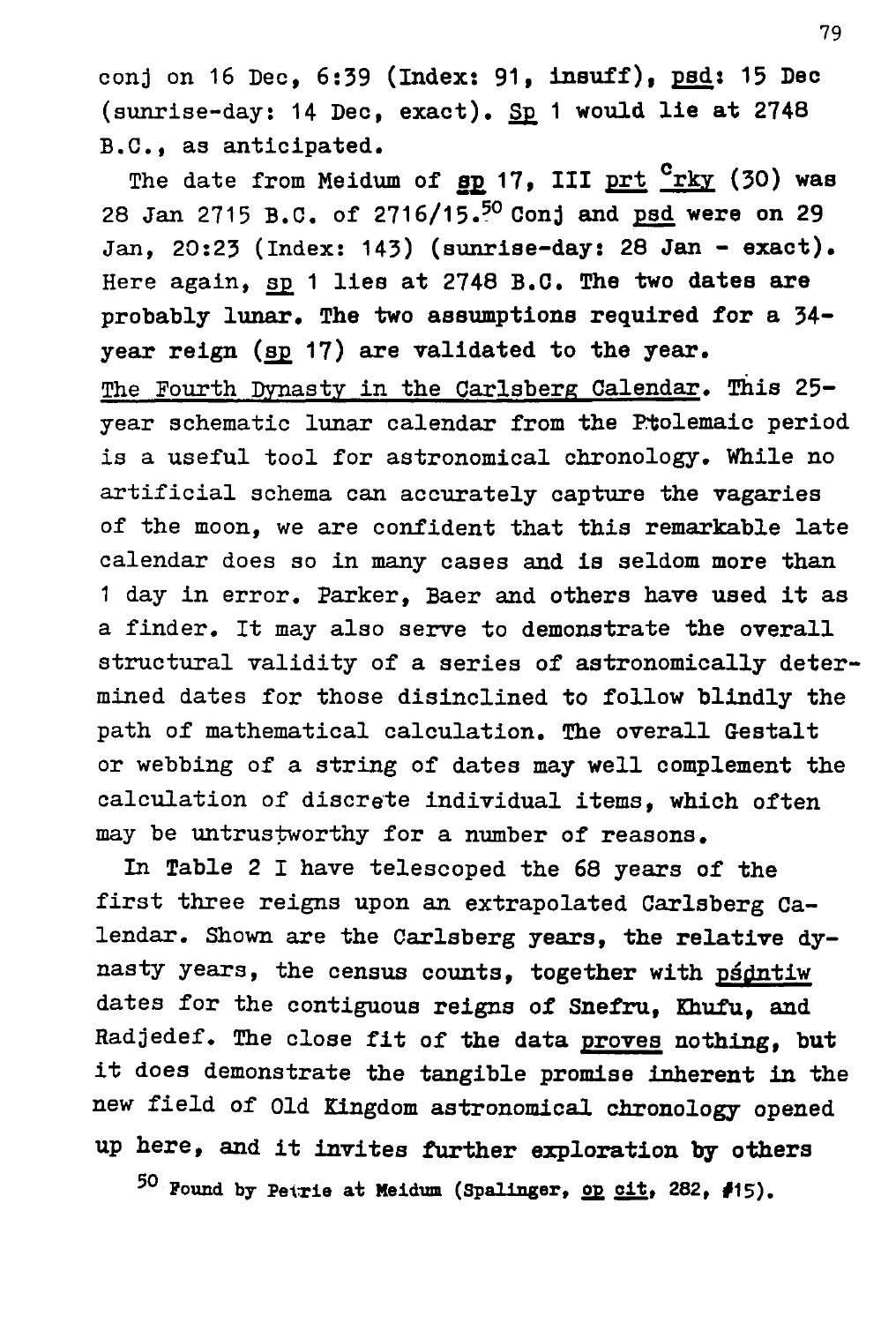**beyond the uncertain and groping labors undertaken here.** 

**Table 2. The 25-Tear Cycle of pCarlsberg 9.** 

**(adapted from Parker, Calendars. 15)** 

|               | SP.                                       | dyn | CDg             |              | <u>IHT</u>                |                         |              |                      | PRT                       |    |                         |       | <b>SMW</b> |                  | <u>Psdntiw</u> dates     |
|---------------|-------------------------------------------|-----|-----------------|--------------|---------------------------|-------------------------|--------------|----------------------|---------------------------|----|-------------------------|-------|------------|------------------|--------------------------|
|               |                                           | yrs | $J^{TS}$        |              | $\mathbf{u}$ $\mathbf{m}$ | $\mathbf{m}$            | $\mathbf{I}$ |                      | $\mathbf{u}$ $\mathbf{m}$ | m  | 1<br>п                  | - 111 |            | m                |                          |
|               |                                           |     | 1 <sub>1</sub>  | 1            |                           | 30                      |              | 29                   |                           | 28 | 27                      |       |            | 26               |                          |
|               | Snefru                                    |     |                 |              |                           |                         |              |                      |                           |    |                         |       |            |                  |                          |
|               |                                           |     | 18              | 27           |                           | 26                      |              | 25                   |                           | 24 | 23                      |       |            | 22               |                          |
|               | 15                                        | 30  | 19              | 16           |                           | 15                      |              | ⓒ                    |                           | 13 | 12                      |       |            | $\mathbf{11}$    | II prt 14                |
|               |                                           |     | 20 <sub>1</sub> | 6            |                           | 5                       |              | $\blacktriangleleft$ |                           | 3  | $\overline{\mathbf{z}}$ |       |            | 1                |                          |
|               |                                           |     | 21              | 25           |                           | 24                      |              | 23                   |                           | 22 | 21                      |       |            | 20               |                          |
|               |                                           |     | 22              | 14           |                           | 13                      |              | 12                   |                           | 11 | 10                      |       |            | ٠                |                          |
|               | 17                                        | 34  | 23              | з            |                           | 2                       |              | 1                    | 30                        | 30 | 29                      |       |            | 28               | III prt 30               |
|               | Khufu                                     |     | ا 24            | 22           |                           | 21                      |              | 20                   |                           | 19 | 18                      |       |            | 17               |                          |
| $\sqrt{3p}$ 1 |                                           | 36) | (25)            | 12           |                           | 11                      |              | 10                   |                           | 9  | 8                       |       |            | 7                |                          |
|               |                                           |     |                 |              |                           | 20                      |              | 19                   |                           | 18 | 17                      |       |            | 16               | smdt III smw 20          |
|               | 8                                         | 50  | 13              | 21<br>10     |                           | 9                       |              | 8                    |                           | 7  | 6                       |       | (6)        | $\,$ s           | pád III smw 6            |
|               |                                           |     | <u>14</u><br>15 | 30           |                           | 29                      |              | 28                   |                           | 27 | 26                      |       |            | 25               |                          |
|               |                                           |     | 16              | 19           |                           | 18                      |              | 17                   |                           | 16 | 15                      |       |            | $\overline{14}$  |                          |
|               |                                           |     | 17              | 8            |                           | 7                       |              | 6                    |                           | -5 | $\ddot{\bullet}$        |       |            | 3                |                          |
|               |                                           |     |                 | 27           |                           |                         |              | 25                   |                           | 绞  | 23                      |       |            | 22               | IV prt 22/23             |
|               | 10                                        | 54  | 18<br>19        | 16           |                           | 26<br>15                |              | 14                   |                           | 13 | 12                      |       |            | 11               |                          |
|               |                                           |     |                 | 6            |                           | 5                       |              | 4                    |                           | 3  | $\overline{\mathbf{z}}$ |       |            | $\mathbf{1}$     |                          |
|               |                                           |     | 20<br>21        | 25           |                           | 24                      |              | 23                   |                           | 22 | 21                      |       |            | 20               |                          |
|               | 12                                        | 58  | $\overline{22}$ | 14           |                           | 13                      |              | 12                   |                           | 11 | ◉                       |       |            | 9                | II smw 10                |
|               | Radjedef                                  |     | 25              | 3            |                           | $\overline{\mathbf{z}}$ |              | 1                    |                           | 30 | 29                      |       |            | 28               | smdt IV 3ht 5            |
|               | 1                                         | 60  | 24              | 22           | (21)                      | 21                      |              | 20                   |                           | 19 | 18                      |       |            | 17               | $III$ $3ht$ $21$<br>psd  |
|               |                                           |     | 25 <sup>1</sup> | 12           |                           | 11                      |              | 10                   |                           | 9  | 8                       |       |            | 7                |                          |
|               |                                           |     |                 |              |                           |                         |              |                      |                           |    |                         |       |            |                  |                          |
|               | $\left(\underline{\mathsf{sp}}\ 2\right)$ |     | (1)             | 1            |                           | 30                      |              | 29                   |                           | 28 | 27                      |       |            | 28)              |                          |
|               | $2+$                                      | 63  |                 | <u>2@</u> 20 |                           | 19                      |              | 18                   |                           | 17 | 16                      |       |            | 15               | $I$ 3ht $\underline{20}$ |
|               |                                           |     | з               | 9            |                           | 8                       |              | 7                    |                           | 6  | 5                       |       |            | $\ddot{\bullet}$ |                          |
|               | $3+$                                      | 65  | $\overline{4}$  | 28           |                           | 27                      |              | 26                   | (26)                      | 25 | 24                      |       |            | 23               | III prt $\frac{26}{2}$   |
|               |                                           |     | 5               | 18           |                           | 17                      |              | 16                   |                           | 15 | 14                      |       |            | 13               |                          |
|               | $4+$                                      | 67  | $\epsilon$      | 7            |                           | 6                       |              | 5                    |                           | 4  | ⊚                       |       |            | $\mathbf 2$      | II smw $\frac{3}{4}$     |
|               |                                           |     | 7               | 26           |                           | 25                      |              | 24                   |                           | 23 | 22                      |       |            | 21               |                          |

**Dating the Giza Pyramids. There are no contemporary materials that describe or date the arduous construction of the pyramids. All we have hoped to do here is to date the commencement of the first credited year of the successor king. Presumably, his predecessor had died and his pyramid had been formally sealed some time during the previous Egyptian year; e.g., for Cheops, year 88 of**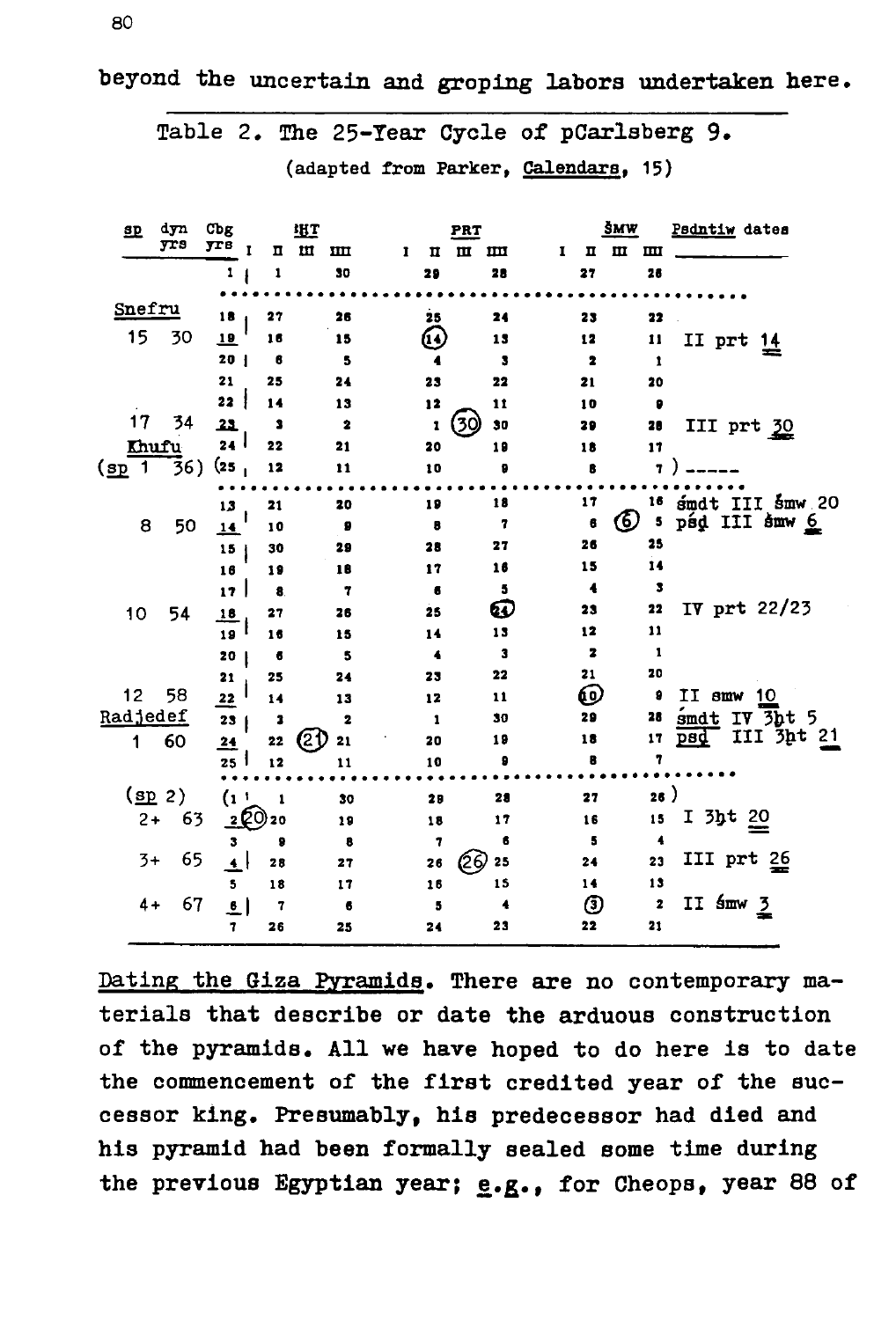**the calendxical cycle. But the Egyptian year stretched across two Julian years; moreover, there is the chance that there may have been an undetectable coregency. The**  dating X<sup>+</sup>1 provides a range of 2<sup>}</sup> years while making **allowance for death early in the Egyptian year and/or a**  short coregency of up to 1<sup>1</sup> years.

**On this basis we propose the following dates for the sealing of the great pyramids of Giza: Cheops, 2690 ±1 B.C.; Chephren, 2657 ¿1 B.C.; Mycerinus: 2641 ±1 B.C.** 

# **APPENDIX: Final Synthesis**

**This is best sketched by means of a chronological**  listing of the reigns from Snefru to Pepi II, showing **accession years and all census years for which data have been used. I have dubbed this the "Palermo Chronology" because virtually all the underlying hypotheses have been derived from this 5th Dynasty annals stone of King Niuserre (v. the author's Palermo Stone and the Archaic Kings of Egypt (La Canada, 1979) and "Resolving the Palermo Stone as a Rational Structure," DE 7 (1987) 37ff).**  The reader is reminded that, if detached from any con**nection with a periodic Sed/Min festival, these dates may be shifted relativistically along the 25 (14)-year lines to reflect a middle or low placement.** 

# **SUMMARY OP THE DATA**

|  | The Palermo Chronology of Dynasties IV-VI * |  |  |
|--|---------------------------------------------|--|--|
|  |                                             |  |  |

| Snefru<br>$SD$ 15<br>sp <sub>17</sub> | 2748-2714<br>2720/19<br>$27\sqrt{6}/15$        |  | 34 M: 29, 30; T: 24: P: 29   |
|---------------------------------------|------------------------------------------------|--|------------------------------|
| Cheops<br>$8p$ 8<br>sp 10<br>$3p$ 12  | 2714-2690<br>2700/99<br>2696/2695<br>2692/2697 |  | 24 M: 22, 3x22; T: 23; P: 22 |